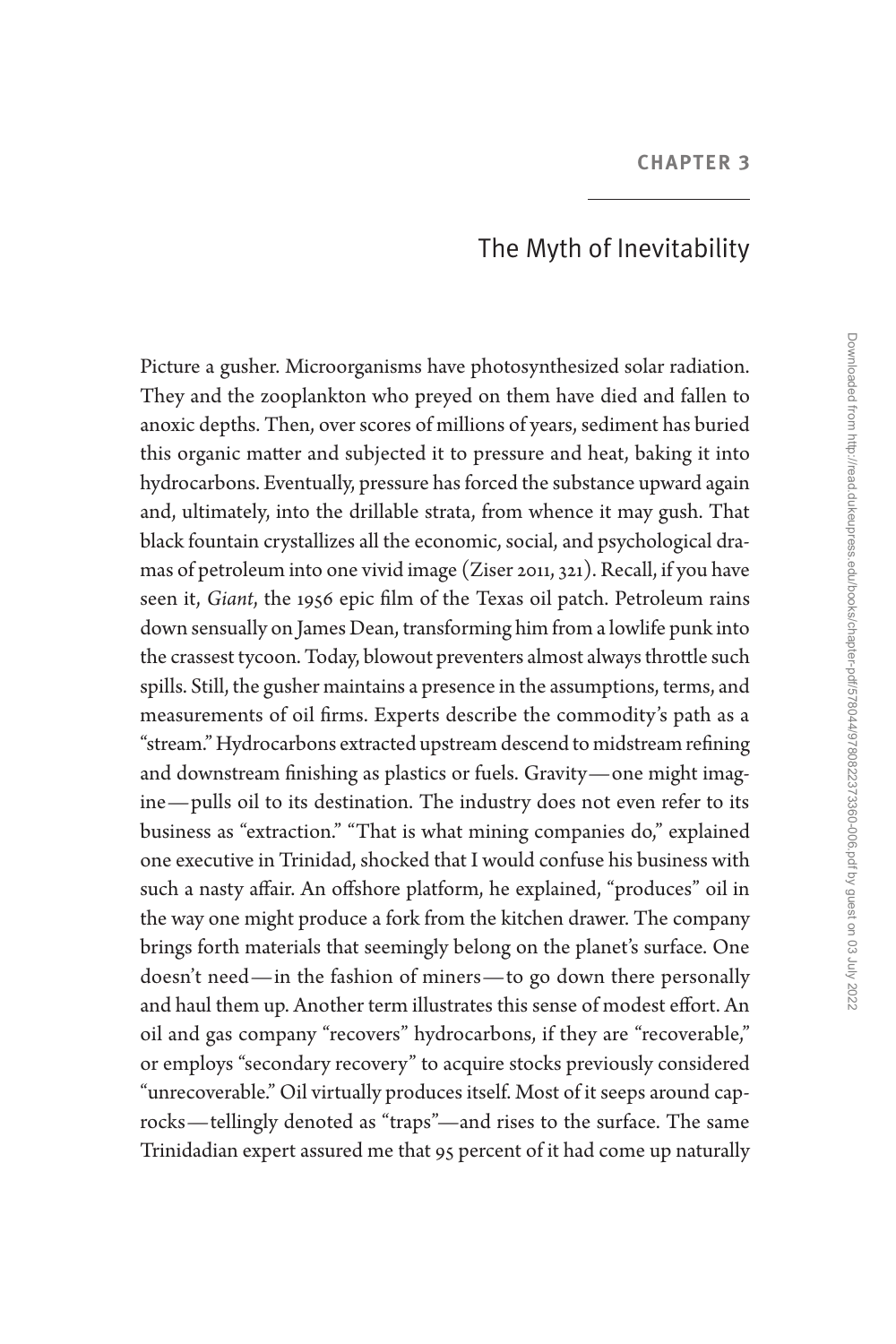over geological time. He felt duty-bound to bring home the rest. Otherwise—to use the final bit of lingo—hydrocarbons currently impossible to produce remain "stranded" (Bridge 2004, 396). Oil and gas, in short, come up alone, ascend in a rescue operation, or await a delayed release, which is both right and inevitable. Where is the space for deliberation—for conscience—in this seemingly natural plot?

Skeptics do pose two sorts of challenges, a constraint related to supply and another related to pollution. According to the first objection, stocks are limited. Organic matter must bake under pressure and natural radiation for millions of years to become bitumen or asphalt, longer to become petroleum, and longer still to become gas. At a very slow rate of consumption, hydrocarbons are renewable. But industrial societies have exceeded that geological pace by orders of magnitude. Everyone in the industry understands this fact. Only a handful of amateur geologists believe in rapid oil generation, and they clamor ineffectually from the sidelines. Still, this ultimate limit on supply is easy to ignore. It seems too far out—rather like the way in which the sun's finite nuclear fuel limits agriculture. Those concerned about oil supplies notice a proxy variable for dwindling supplies: effort and expense. As companies remove oil from the earth's crust, it becomes harder and harder to find more. In this view, ultradeep drilling, hydrofracking, and tar sands all signal physical and financial strain and the beginning of the end.<sup>1</sup> Are the 1962 predictions of M. King Hubbert coming true? Hubbert anticipated a moment when the rate of extracting hydrocarbons would fall below the rate of locating new sources. The United States passed this point of "peak oil" in the 1970s.<sup>2</sup> The world may have already passed it. For various reasons—particularly centering on unaudited logs of Saudi Arabia's huge Ghawar Field—peak oil seems to be unverifiable (Simmons 2005). Past the peak, oil producers and consumers will descend into a "long emergency" of squabbling over scarce, expensive hydrocarbons. Amid wars, life becomes nasty, brutish, and short (Kunstler 2005; Roberts 2004).

The second limit on production raises a similar specter of decline and strife. This constraint—which I call the "climate boundary"—also depends on a mismatch of rates. Oceans, forests, and soils can fix in biomass and otherwise neutralize a certain amount of atmospheric carbon dioxide per year. Humans could burn hydrocarbons at a stately, sustainable pace.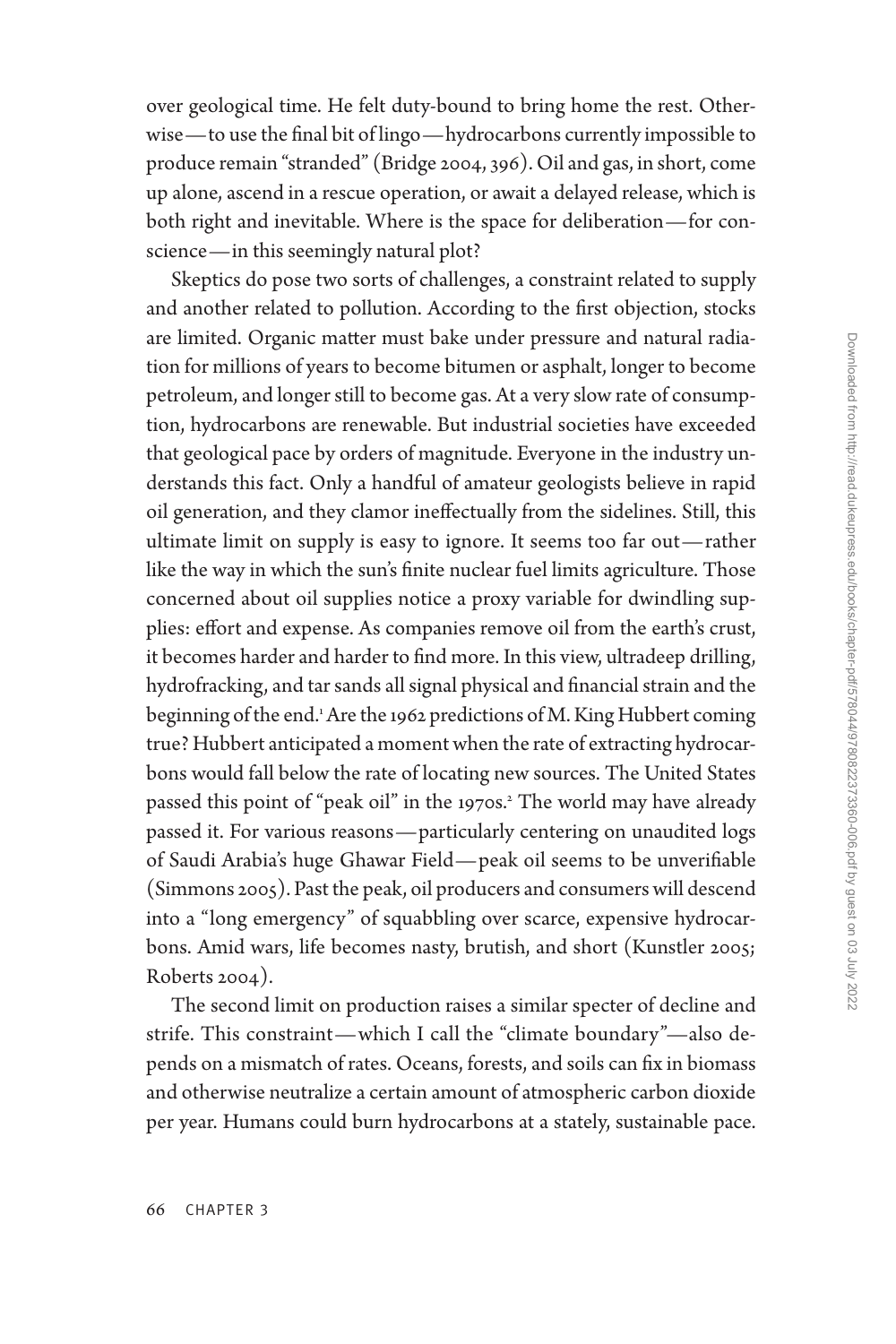Current combustion, however, substantially exceeds that rate, threatening to overwhelm stabilizing mechanisms and throw the climate into accelerating shifts. In 2007, the Intergovernmental Panel on Climate Change established a warming of  $2^{\circ}$ C, leveling off in 2050, as the maximum tolerable level. By tolerable, they meant something less than comfortable: atoll states would disappear. Warming beyond 2˚C would inundate the far more populated coastlines of South and Southeast Asia. How much oil can industrial societies burn before provoking such human misery and death? In a 2012 article titled "Global Warming's Terrifying New Math," the activist Bill McKibben compared the carbon content of the world's proven reserves fossil fuels with the climate boundary. "We have five times more oil and coal and gas on the books," McKibben concludes, "[than] the climate scientists think is safe to burn.["3](#page--1-0) The world will run out of storage space for burned hydrocarbons long before it runs out of hydrocarbons themselves. The sink, in other words, limits industry more severely than does the supply. Again, this diagnosis is not widely disputed except by deniers of climate change itself. Within energy firms, their influence is both waning and redundant. The industry has found other ways to insist upon the banal inevitability of oil despite and beyond the threshold of safety.

Those arguments surround the silence of complicity. Myths of oil circumscribe, delimit, and obscure the moral reckoning with hydrocarbons and climate change. They always found something more pressing: oil to be located. In large part, diagrams made this choice of priorities, and the evacuation of conscience, appear normal. Geologists picture the underground in ways that suggest permanent, inevitable flows. This simplified view of the world resembles other notions of capitalist growth and technological advance: it depends upon particular ways of seeing.[4](#page--1-0) Among Trinidad's oil experts, I investigated the charts and their dissemination. For a century and half, geology had emphasized the dynamic quality of the earth's crust. Substances at depth rose—if not in the past, then now, and if not now, then later. In the lifetime of my informants, geologists had married this model of upward flows to the economic scenarios of supply and demand. Hydrocarbons, they had come to assume, left the ground and entered the global market in one natural, entirely ordinary progression. To provoke conscience, I occasionally cornered people in conversation. "Fuck you,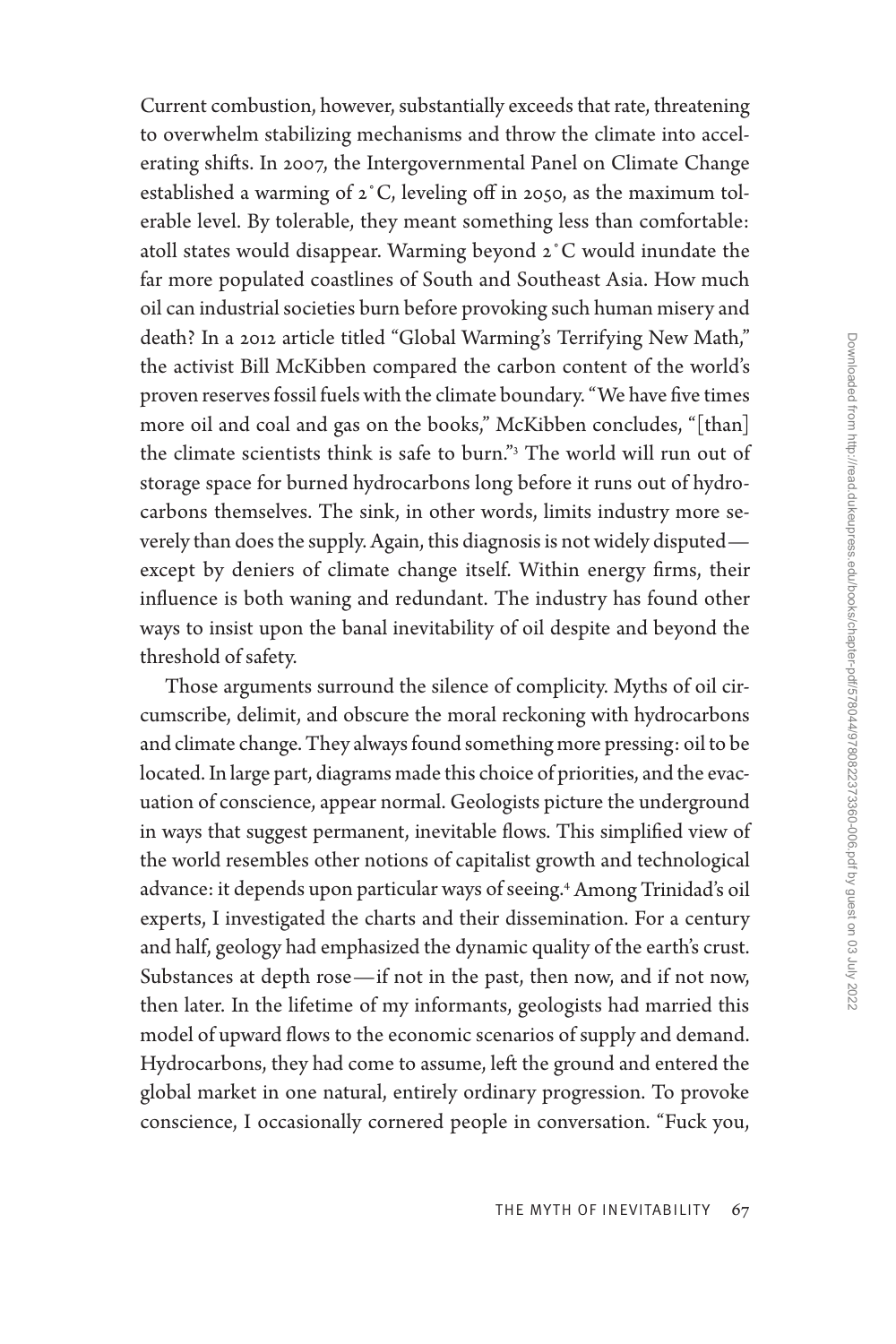no apologies, oil is here to stay," they might have shouted, as ExxonMobil apparently did to one observer[.5](#page--1-0) Fortunately, my West Indian informants spoke more politely and, indeed, cared about climate change. Yet even their efforts to reduce carbon emissions actually produced more oil—and more carbon emissions. It could not be otherwise, they assured me.

### Making the Y-Axis

Geology is a science of vertical movement. The things that move are huge and heavy and move very slowly. So says the uniformitarian theory, published in 1830 by the Scotsman Charles Lyell. In some ways, such gradualism defies belief more than did the earlier catastrophist notions of rapid, biblical creation, flooding, and so on. To follow the vertical movement of continents, one must inhabit what the environmental writer John McPhee (1980) calls "deep time." Over millions of years, eroded sediments may turn a floodplain into a plateau. One plate will dive down, deflecting its adjacent plate upward. Describing these acts of elevation requires an otherworldly lexicon: Holocene, Pleistocene, Pliocene, Miocene, Oligocene, Eocene, and so on going back to Earth's pre-Cambrian beginning as a lifeless, cooling moon of the sun. The communicative art of geology lies in making this deep time comprehensible without, at the same time, utterly dispelling its strangeness. Verticality helps strike that balance. The amateur may more easily grasp a thousand feet than a million years. The up-and-down axis, in fact, compresses time. Then, superposition—the principle that layers fall sequentially upon one another—translates descending distance into antiquity and shallowness into newness. Geologists distinguish strata as upper and lower and periods as late and early, but, as often as not, they interchange the terms. The past stretches as an arrow piercing the heart of the earth. One need not imagine much to extend that arrow into the future—as thrusting, gushing, and seeping movements up through and out of the crust. The pressures of profit can easily bake geology into such a predictive belief. In this way, Trinidad and other oil crucibles produced what one might call a vernacular science of hydrocarbon uplift. As in many technical fields, petro experience affords little space for alternatives and less for the most challenging ethical questions.

That amoral vernacular is more visual than linguistic. It relies upon im-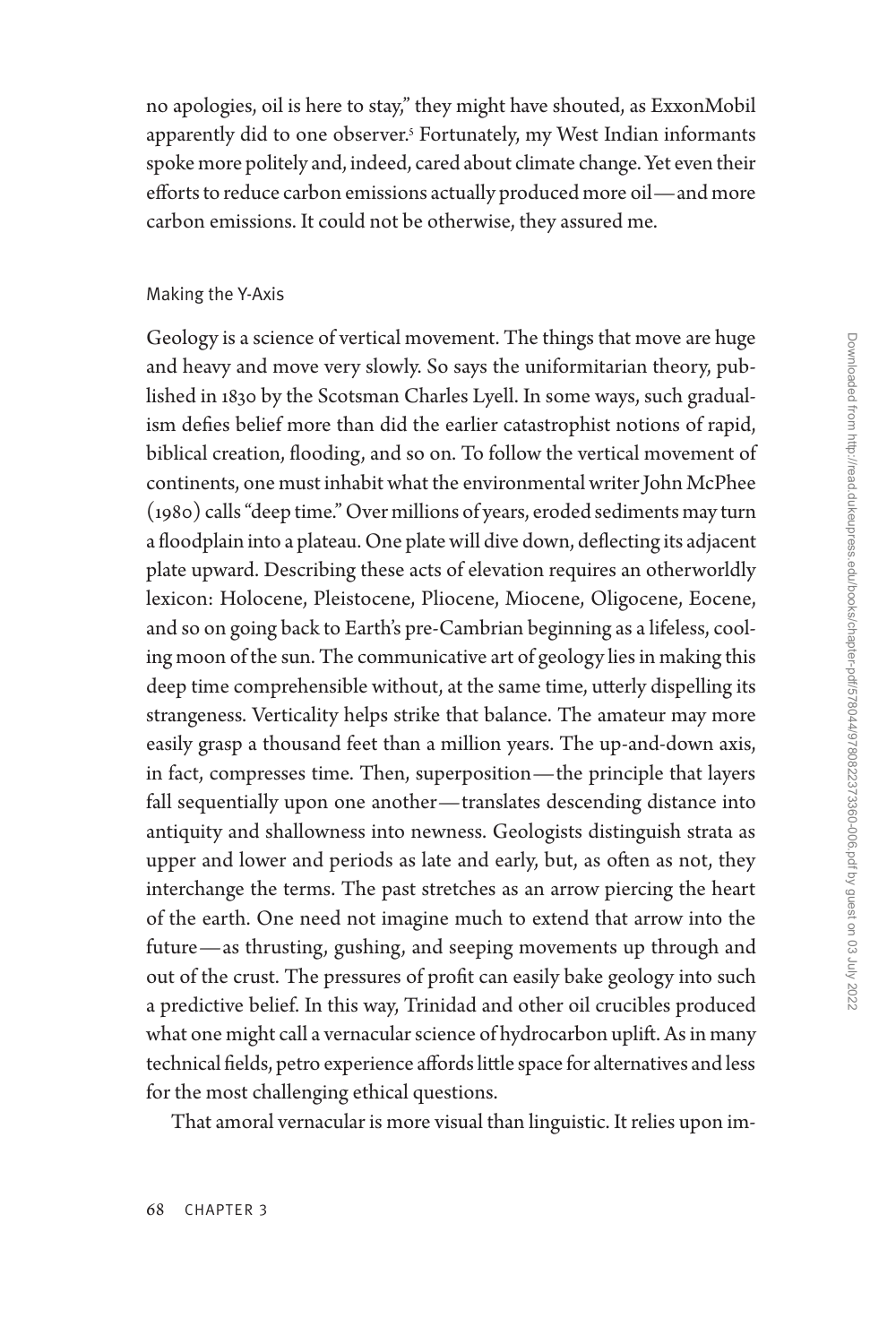ages of deep time, in whose invention the small island of Trinidad played an outsized role. This "visual language for geological science" emerged in the course of the nineteenth-century uniformitarian revolution (Rudwick 1976). At midcentury, Britain's Geological Survey applied that theory to "see geologically" in Canada and elsewhere in the empire (Braun 2000, 22; Stafford 1990). To Trinidad, the survey sent geologist George Wall, accompanied by the artist Jas Sawkins. Their 1860 report made use of two newly available diagrammatic forms: the cliff face and the traverse section.<sup>[6](#page--1-0)</sup> In the first of these techniques, Sawkins simply set his sketch pad on the beach probably close to present-day Radix on Trinidad's east coast—and reproduced the strata he saw. Although he surely overemphasized the boundaries between rock types, his drawing reproduced the original proportions of strata, scaled against the human form at water's edge [\(figure 3.1\)](#page-5-0). The cross section, by contrast, took more liberties with the landscape. Consider Sawkins's section of the Pitch Lake [\(figure 3.2\)](#page-5-0). Neither he nor Wall ever saw any such sandwich of shale, sand, and shale. Rather, as Rudwick (1976, 164) writes, the cross section conducts a "thought-experiment," proposing how the landscape might appear if sliced vertically. Note the absence of any scale in the section, an omission that suggests this hypothetical quality. The geological report did not include a columnar section, the third type of vernacular image. Rather than depicting a particular place, this kind of cross section aggregates and interpolates geological layers. In 1912, Edward Hubert Cunningham-Craig published one of the earliest such diagrams related to Trinidad. This British early petro-geologist studied the Pitch Lake as well as similar outcrops in the nascent oilfields of Burma and Persia. Pictographically, he inserted a "Cretaceous inlier" (from 144–66 million years ago) beneath younger sediments bearing "manjak," a local bitumen variety [\(figure 3.3\)](#page-6-0). From top to bottom, in other words, the cross section descends in reverse chronological order. Time ran parallel with depth.

During the first three quarters of the twentieth century, British and American scientists both found more oil in Trinidad and drew increasingly refined sections of it. Especially in the heyday of the 1950s, detailed traverse sections represented the high art of exploration. They converted abstract space into known places (Carter 1987, xxiii). A 1958 rendition of the East Penal field—by Peter Bitterli of Shell—catches the eye more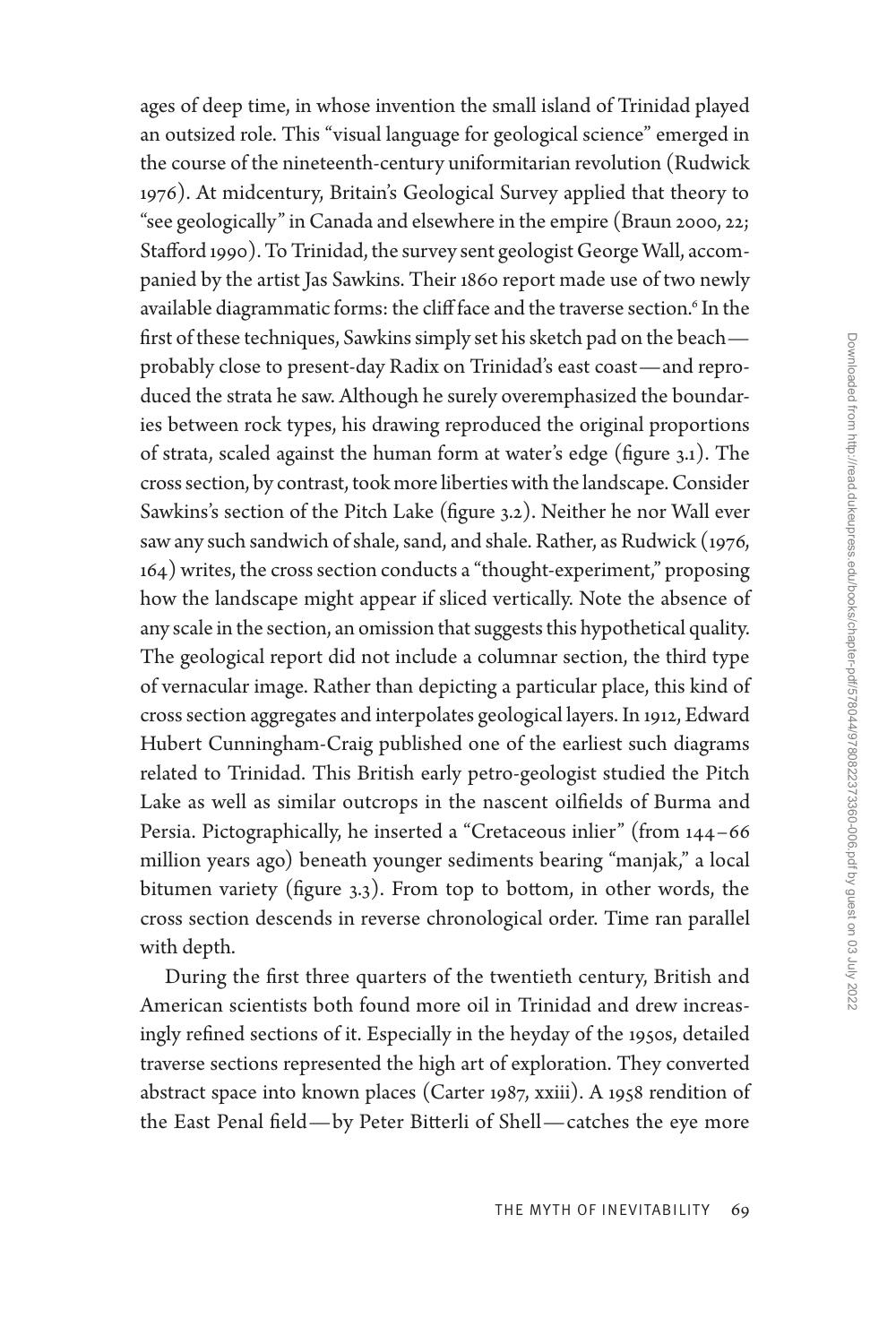<span id="page-5-0"></span>

**3.1** Wall and Sawkins's diagram of a cliff face, 1860.



**3.2** Wall and Sawkins's traverse section of the Pitch Lake, 1860.

than any other ([figure 3.4\)](#page-7-0). As depicted, an unconformity of overthrusting Eocene shale traps petroleum in Herrera sands. Then, descending from the upper left, oil wells puncture that caprock and release the hydrocarbons. This and other columnar sections guided the drill bit in a conceptual fashion: charts created a geological and economic abstraction. Let's consider a drawing first published in 1958 by a threesome of geologists at the major firms on the island. Titled "Summarized Miocene Stratigraphy of Southern Trinidad," the graph represents rock formations as horizontal layers associated with prehistoric eras. Columns refer to regions of Trinidad, from southwest to southeast [\(figure 3.5\)](#page-8-0). "Miocene stratigraphy," the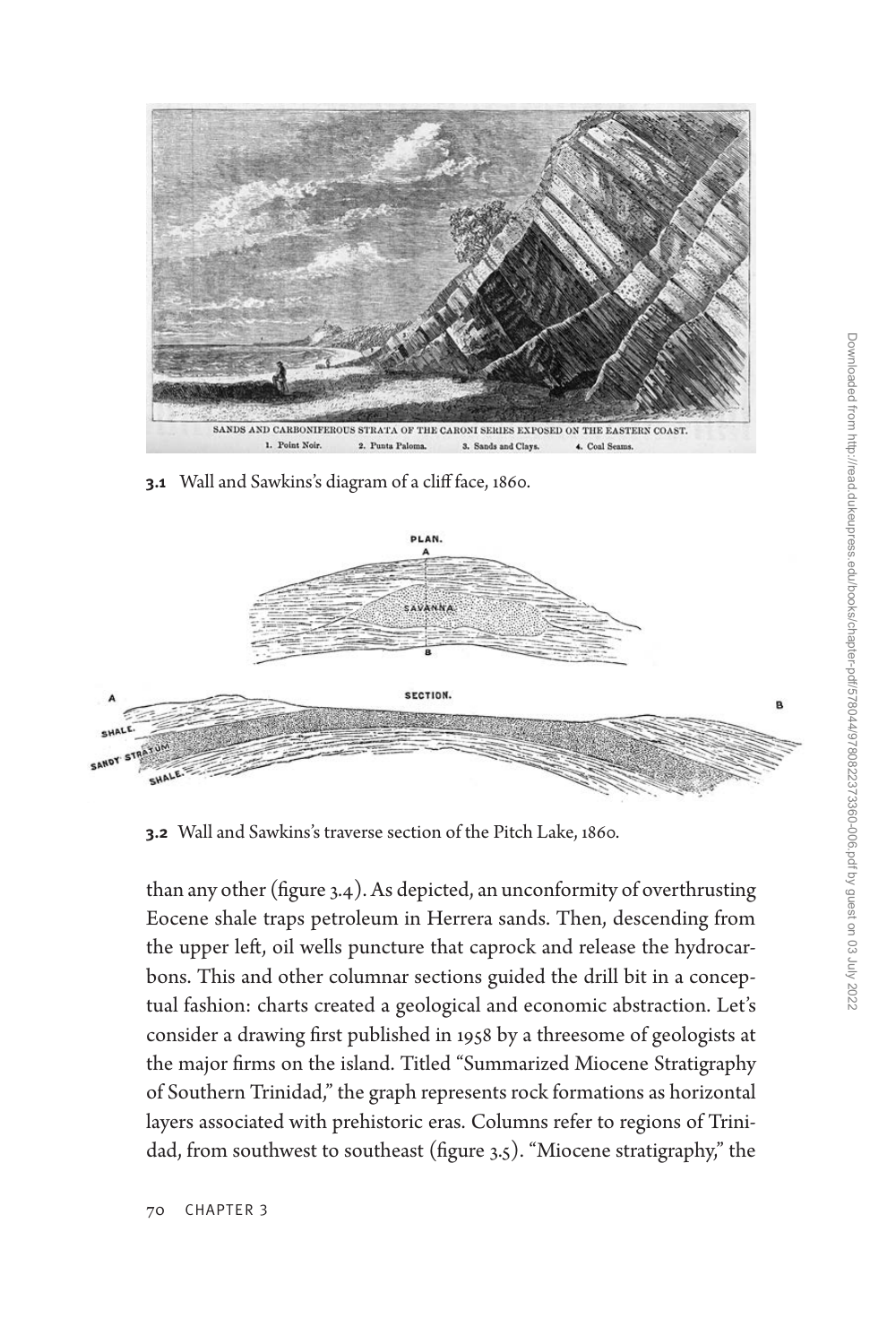<span id="page-6-0"></span>

FIG. 8.-Diagram illustrating mode of occurrence of Manjak veins in Trinidad 1. Cretaceous inlier; 2. Oil-bearing sand; (San Fernando Field). 3. Clay; 4. Sandstone; 5. Zone containing Manjak veins.

**3.3** Cunningham-Craig's columnar section, 1912.

authors indicate, "is essentially a clay-silt-sand sequence which is divided into three major sedimentary cycles, separated by local unconformities" (Barr, Wait, and Wilson 1958, 536). Those unconformities—which might twist and turn bizarrely—appear nowhere in the summarized stratigraphy. Summary required excluding them. Indeed, it required bringing all the data into conformity with a linear time-depth axis. Barr and his colleagues flattened the undulating underground topography to show the past simply as depth. The y-axis was time, and—when implied in traverse sections—the vectors pointed up. Taken together, these works of 1958 show oil in ancient layers and oil rising more recently through layers. Petroleum geology thus mastered the art of describing and depicting upward migration.

In Trinidad and Tobago, no contemporary geologist has represented this verticality with greater expertise or enthusiasm than Krishna Persad. Following independence, his generation took over from the geologists of British and American firms. Texaco, in fact, gave Persad a scholarship to study chemistry in the 1960s. Midway through his doctorate, he switched to geology, and this combination of disciplines has arguably made him the island's most successful independent oil producer. Not merely a businessman, Persad founded the Geological Society of Trinidad and Tobago.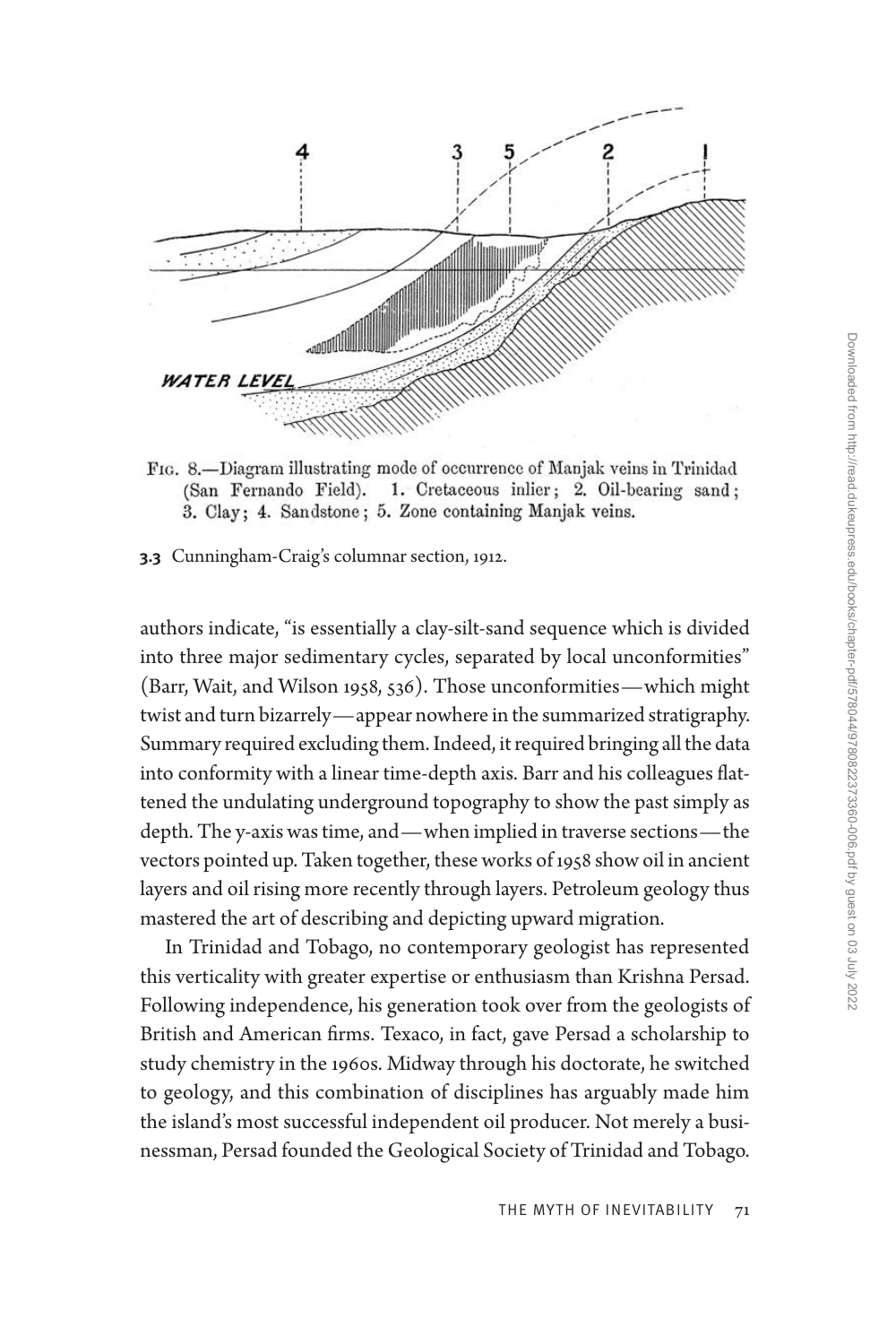<span id="page-7-0"></span>

**3.4** Bitterli's combined cross section, 1958. aapg © 1958. Reprinted with permission of the American Association of Petroleum Geologists (aapg), whose permission is required for further use.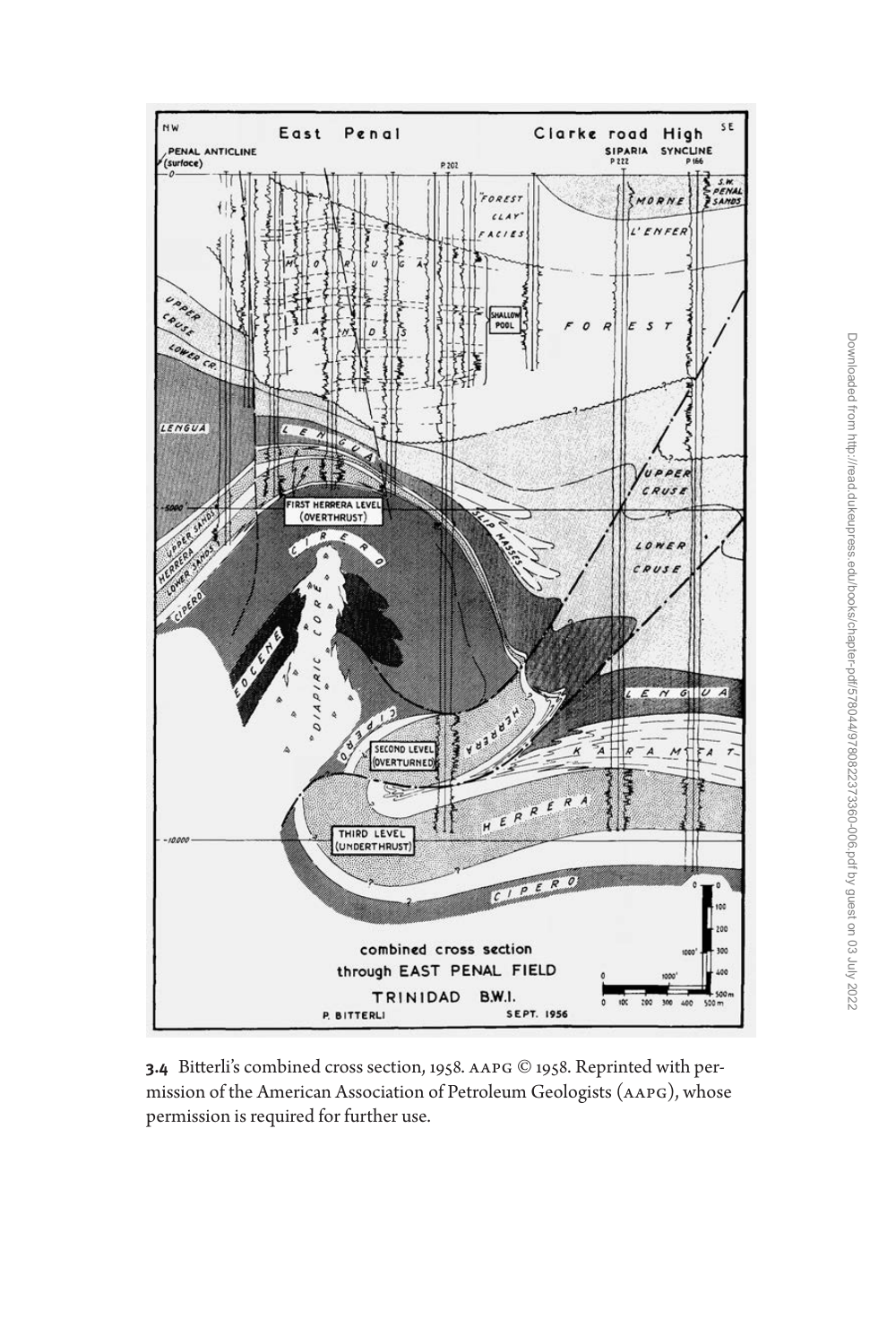<span id="page-8-0"></span>

**3.5** Barr, Wait, and Wilson's summarized stratigraphy of southern Trinidad, 1958. aapg © 1958. From the American Association of Petroleum Geologists (aapg), whose permission is required for further use.

(Virtually all Trini geologists practice petroleum geology.) In his spare time, he travels, paints, and draws [\(figure 3.6\)](#page-9-0). In 1993, Persad and his wife published *The Petroleum Encyclopedia of Trinidad and Tobago*. The volume reassures readers: "There is little cause to worry [about declining oil supplies] and . . . in fact, we can expect oil production to continue at significant levels for decades to come" (Persad and Persad 1993, 4). In the next two decades, even as Trinidad's oil output fell nearly to zero, Persad compiled the magnum opus proving that it need not be so. In 2011, he completed *The Petroleum Geology and Geochemistry of Trinidad and Tobago*. The volume interprets strata according to plate tectonics—which the geologists of the 1950s had not accepted—and in light of the chemical principle of evaporative fractionation. The charts themselves reproduce earlier work, going back, in fact, to the 1950s. But they also innovate in one key respect: they show the migration of oil. Oil, it is now known, matures from deposited organic matter in formations of between 7,000 and 18,000 feet in depth. This layer is known as the "oil window" (Hyne 1995, 171). From that source rock, petroleum moves upward and laterally, pushed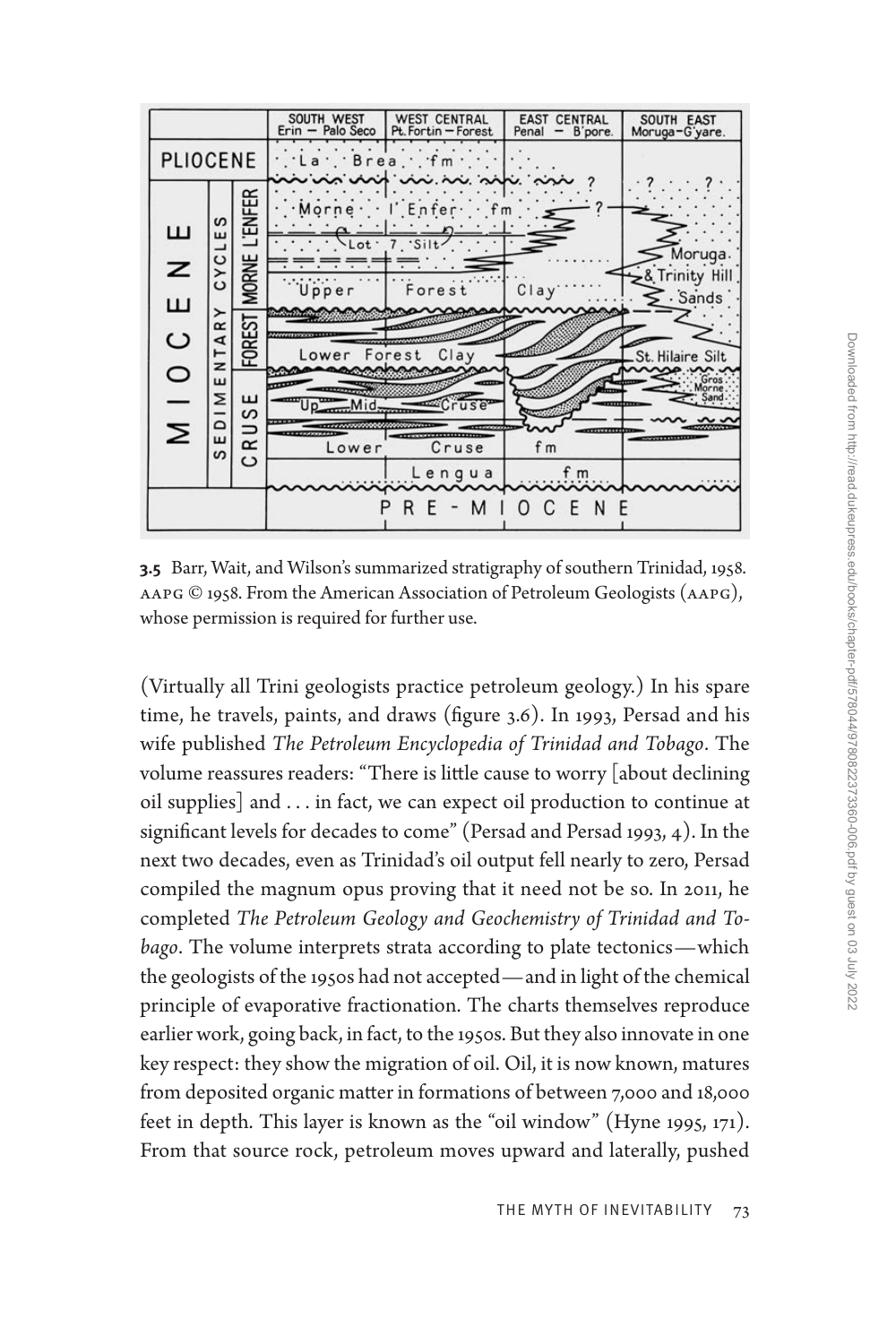<span id="page-9-0"></span>

**3.6** Krishna Persad (selfportrait), 2012.

by underground pressure and by gravitational sorting with water. (Oil is lighter than water.) Trinidad, Persad argues, has experienced multiple bursts of tectonic movement and faulting, leading to "oil migration pulses." A characteristic sketch shows petroleum rising along diagonal pathways marked with arrows (left o[f figure 3.7\)](#page-10-0). Like Bitterli, Persad focused on the unconformities. At the same time, two additional lines recall Barr's summarized stratigraphy: the horizontal line marked "top [of the] oil window" and the vertical arrow labeled "speculative prior . . . pulse." With greater certainty than ever before, Persad's chart gives oil a position and an upward pathway from it. Oil would flow until stopped by a trap. Then, to raise production, oil companies would need only to perforate such rock at the points Persad indicated.

This sense of possibility and optimism brightened my reunion with Persad shortly after the publication of *Petroleum Geology and Geochemistry*. (We knew each other already.) "This is my legacy work," he said of the new book, agreeing to a discounted price that reflected the lean state of public higher education. We talked about oil fractions and the superposition of gas and lighter oil above heavy, waxy crudes. Trinidad was exhaust-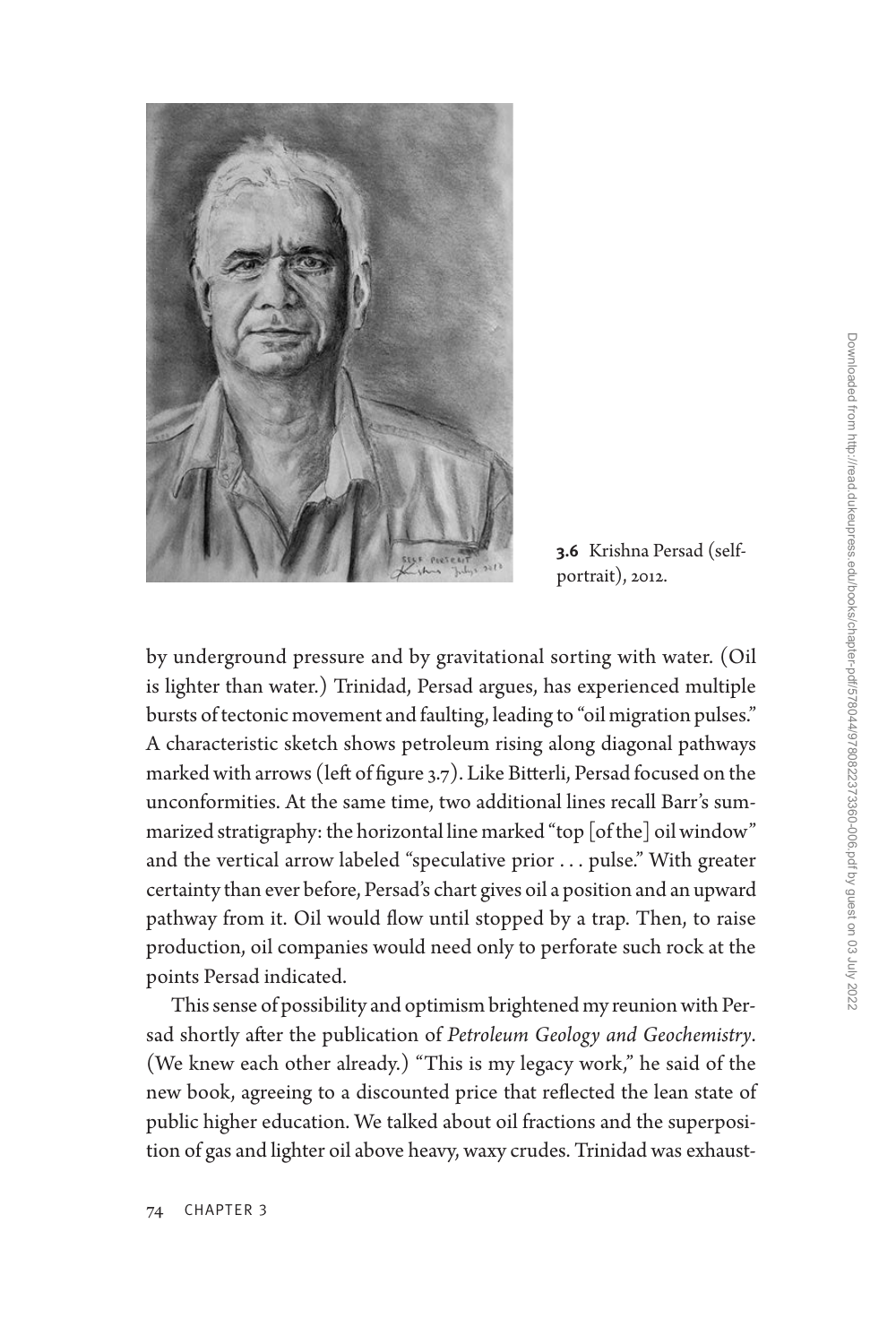<span id="page-10-0"></span>

**3.7** Persad's oil migration pulses, 2011.

ing the former, but their very existence indicated that dense petroleum still lay deeper. "You could be looking at double, triple the reserves," he exclaimed, as we sat in his home office in South Trinidad[.7](#page--1-0) Possessed of a gentle, good-natured humor, Persad frequently slipped between dense science and less scientific buoyancy. We met again the next month—February 2012—in Port of Spain at the Energy Chamber's annual Energy Conference. To the chamber's large membership, Persad presented "Finding Oil in T&T's Unexplored Acreage." The acreage lay below explored strata. "If you drilled deep," he almost pleaded to the suit-attired executives, "you would find black oil." The oil itself was going half the distance. Persad's second slide, titled "Source Rock Maturation," united two concepts usually considered separately: the generation, or maturation, of oil in deep sediments and its later migration into shallower formations [\(figure 3.8\)](#page-11-0). In the cross section, one pathway took oil all the way to a surface seep. The slide show ended with a note of hope and a surprisingly precise scenario: short-term, medium-term, and longer-term estimates culminated in a "total potential upwards of 3 billion bbls [barrels] recoverable.["8](#page--1-0) The geologist's eyes twinkled at the audience. Such confidence, of course, flowed like the liquor at the Energy Conference. Persad enjoyed himself amid the glitter of the Hyatt Hotel. Having once told me any conference was worth going to "if it helps me produce a barrel of oil," he made more petroleum seem guaranteed.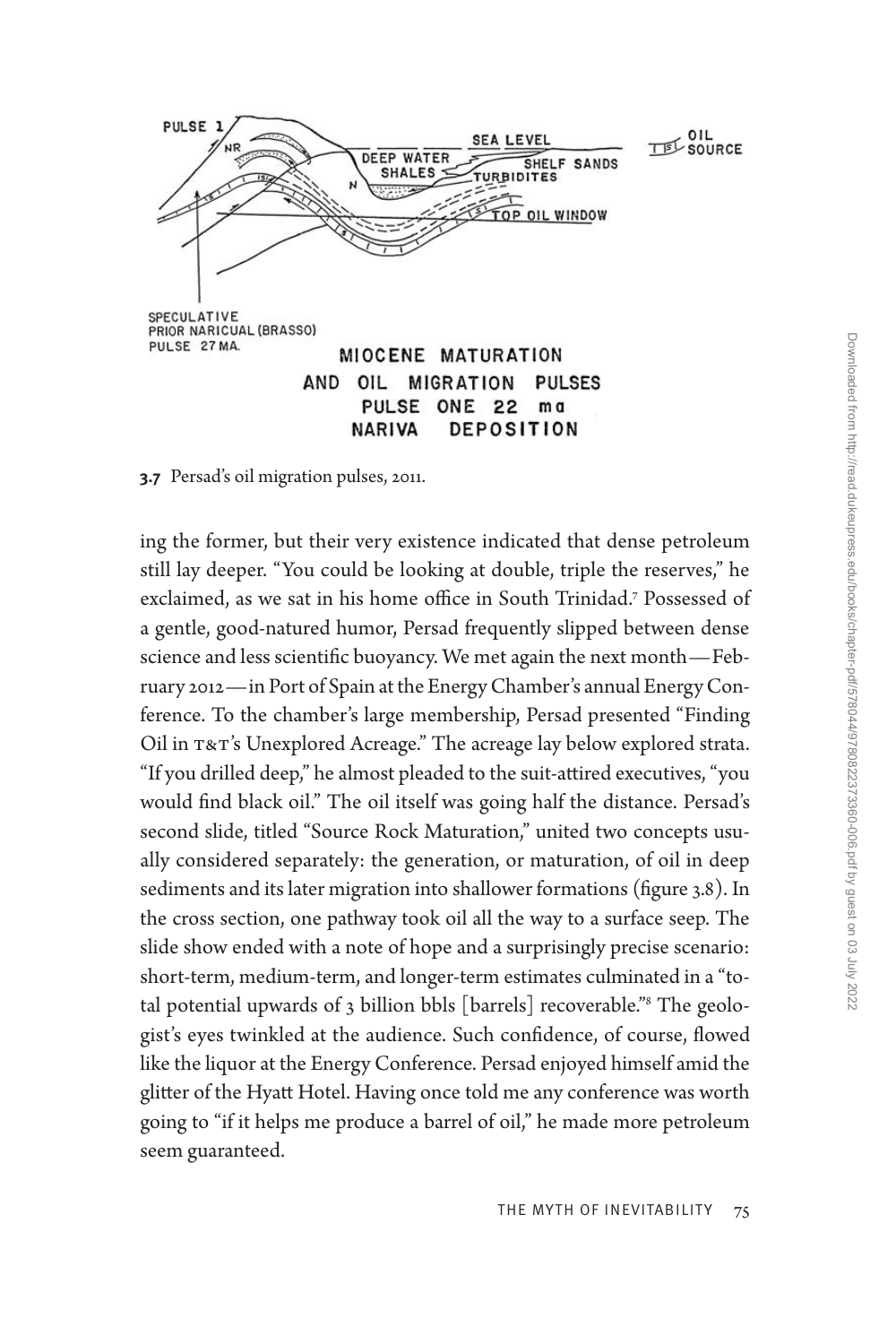<span id="page-11-0"></span>

**3.8** Persad's migration and maturation of oil, 2012. Prepared by Mike Siegel of Rutgers Cartography Lab.

## Proving Up

Abundance is not always desirable. Purveyors of goods frequently wish to represent their supplies as scarce, especially to those who might question a high price. Downstream from the wells, manufacturers of plastics or fertilizer are constantly trying to acquire hydrocarbons more cheaply. So too is the car driver, watching numbers dial upward at the gas pump. To these buyers, the oil industry invariably asserts that its commodity is scarce and difficult to obtain. Almost stubbornly, however, oil continually proves to be available. Since at least the 1920s, while producing more and more oil, firms have consciously confronted a problem of surfeit. As they extract oil, they must also "produce scarcity." Or, as Gavin Bridge and Andrew Wood surmise, executives ask themselves, "How [can we] organize scarcity in the face of prodigious abundance"  $(2010, 565-56)$ ? So-called aboveground risks—such as violence and boycotts—help manufacture scarcity. The Arab Oil Embargo of 1973, two wars against Iraq, and ongoing sanctions against Iran have periodically tightened global hydrocarbon markets artificially. Yet no producer wants altogether to disguise plenty. An industry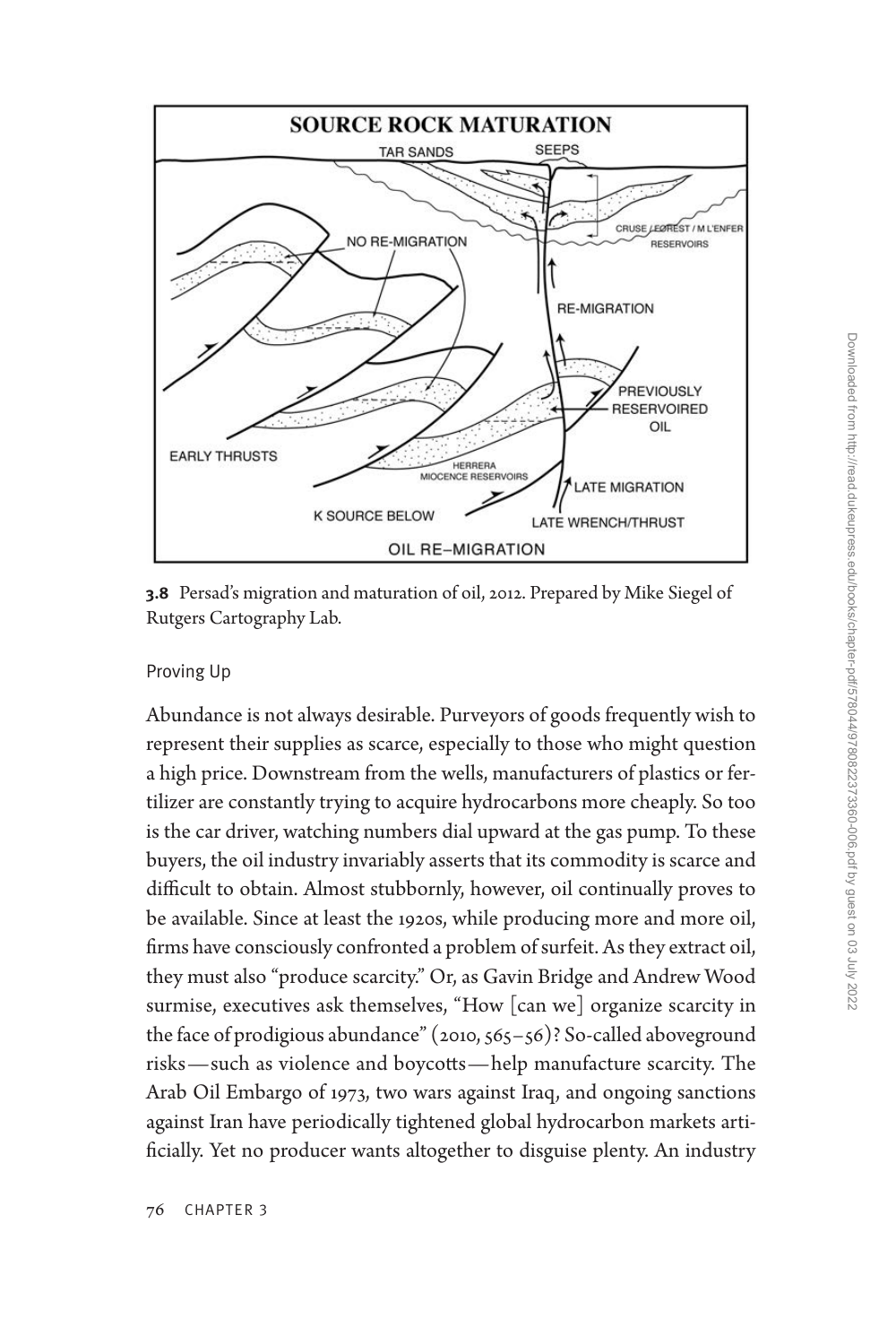running out of raw materials has no future. To investors, therefore, oil firms must represent oil as prolific, such that a billion dollars spent on drilling for oil will find oil. The problem, then, centers less on producing scarcity than on telling one story to consumers and another story to investors (Olien and Olien 2000, 137; Chapman 2013, 97). The spokespeople of petroleum must keep their audiences separate and avoid confusing their half-truths. In the 1970s, international bodies devised a set of terms and diagrams that bifurcated their message graphically—into a story about large resources and small reserves. Oil "proved up" from one to the other. That narrative has mostly stuck, persuading the people who need persuading. It unraveled in Trinidad, however, in the late 2000s. There, in a small country, investors and consumers sat in the same room—often as the very same people—and pushed that contradictory message to its limits. Still, they never pushed it far enough to doubt the rightness altogether of oil and gas.

The rhetoric originated with a decision on terminology. In 1926, the American Petroleum Institute (api) formalized a distinction between resources and proved reserves. The former referred to all the oil known to exist while the latter denoted only stocks obtainable at a profit (Wildavsky and Tenenbaum 1981, 171–72). Somewhat counterintuitively, then, reserves lie closer at hand: they are not reserved at all. The profits they bring, of course, depend on conditions. Regulation, factor prices, or high wages might make certain ventures unviable in economic terms. Such ephemeral circumstances vastly complicated the calculation of barrels above and below what came to be known as the "commerciality threshold." Even seemingly stable conditions could shift rapidly as the industry expanded and wells reached deeper, older formations. From its inception, the binary of reserves and resources had to permit the reclassification of oil. Another term, *proving*, conveyed precisely this shift. Again, somewhat at odds with the conventional meaning, the proof referred not to the oil's presence but to its profit margin, or commerciality. An oil company might prove up resources by developing, say, drill bits capable of penetrating harder strata. Here, in fact, the industry borrowed from the language of settler colonialism. The Homestead Act of 1862 obligated newly arrived whites to show "improvements," that is, planting, cultivating, tree cutting, and so on. The government awarded titles to such investors and ejected the others, assumed to be mere land speculators. As oil supplanted agriculture in Texas, Oklahoma, and Southern California, then, new occupiers demonstrated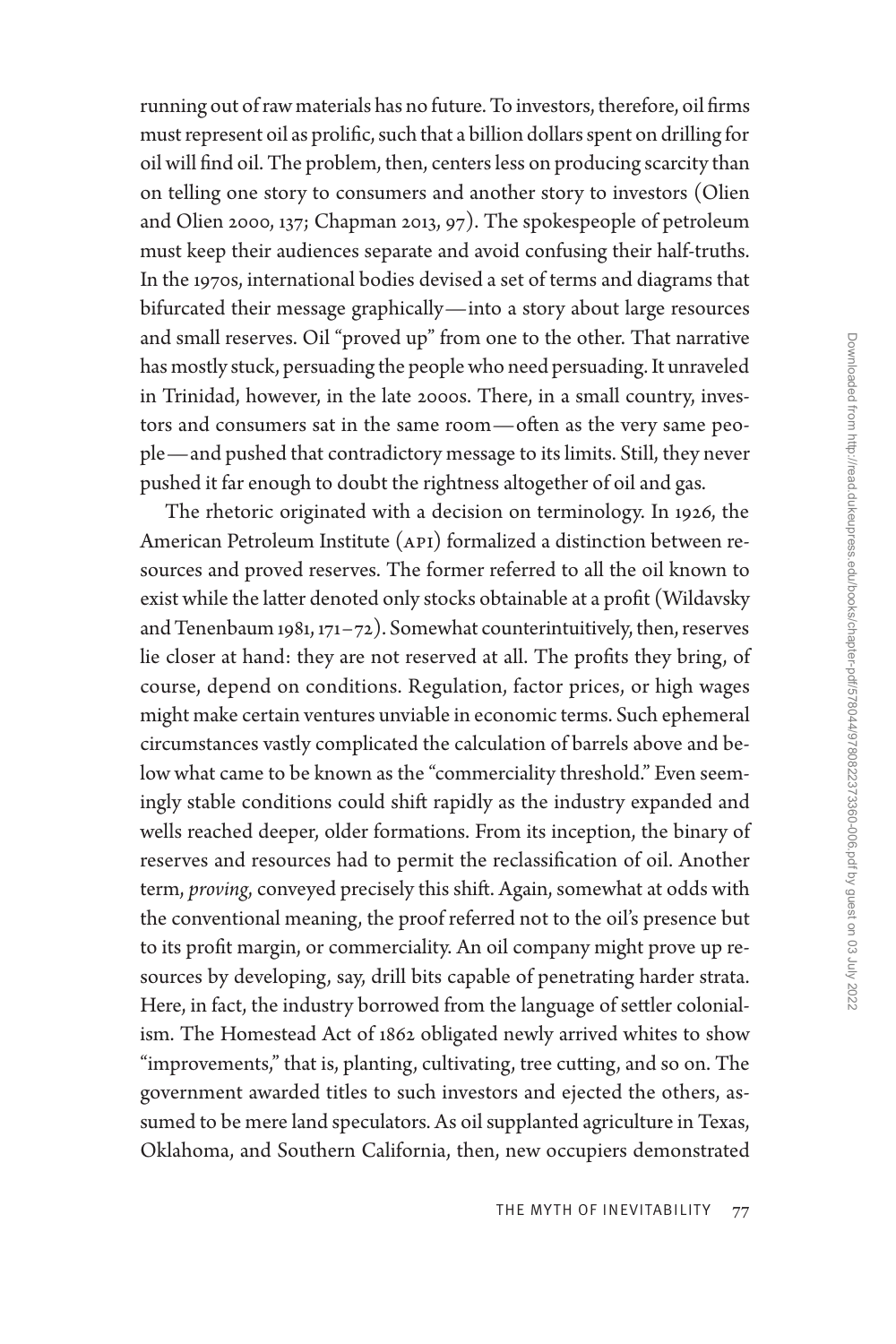their worthiness in established terms. In Los Angeles, wrote Upton Sinclair in the same year as the API agreement, "Dad . . . had made a big success, and *proved up* a lot of new territory, and was hailed, again as the benefactor of the Prospect Hill field" (1926, 121, emphasis added).

The preposition in this pivotal phrase opened up another field of possibility for graphic representation. Homesteaders proved "up" land in a sense that was mostly metaphorical. That elevation change hinged on modernization, civilization, and other processes imagined as linear. Once the api classification took hold, oil companies proved up petroleum before removing it. In reality, resources became reserves while in the ground. As described in language, however, the geological formation itself climbed the ladder of progress. In all these ways, the word *up* suggested a y-axis, and the API and related institutions eventually charted one. But this search for a visual vernacular encountered more obstacles than in the case of geological cross sections. Oil production depended on two variables that were easily confused: the volume of oil and its commerciality. Even if one could firmly distinguish between these indicators, institutions had to agree on assigning one to the x-axis and the other to the y-axis. After much uncertainty, Vincent McKelvey—a coworker and unstinting critic of Hubbert—provided a workable diagram (Mann 2013). In 1972, as director of the U.S. Geological Survey, McKelvey proposed a "Classification of Mineral Reserves and Resources" (1972, 35; [figure 3.9\)](#page-14-0). In his chart, the vertical axis corresponded to commerciality or, in McKelvey's terms, "feasibility of economic recovery." The horizontal axis measured certainty with respect to the existence of oil. This rendering clarified Proved as a category of oil both profitable to recover and known to exist. Despite these useful corrections, McKelvey's chart contained an anomaly impossible to reconcile. Shaped like a backward L, the "resources" block included a portion of economically recoverable oil deemed almost certain not to exist (in the upper right). Such conjunctures could occur. But, by including them in a corner of the graph, McElvey interrupted the sense of a linear trajectory from discovering oil to producing it. The chart suggested right turns and detours on route to riches.

Flawed as it was, McKelvey's graph stimulated better solutions in the 1980s and thereafter. In 1987, the World Petroleum Congress—which united the API with other bodies—issued a report on classification and nomenclature systems. This document presented two simpler charts—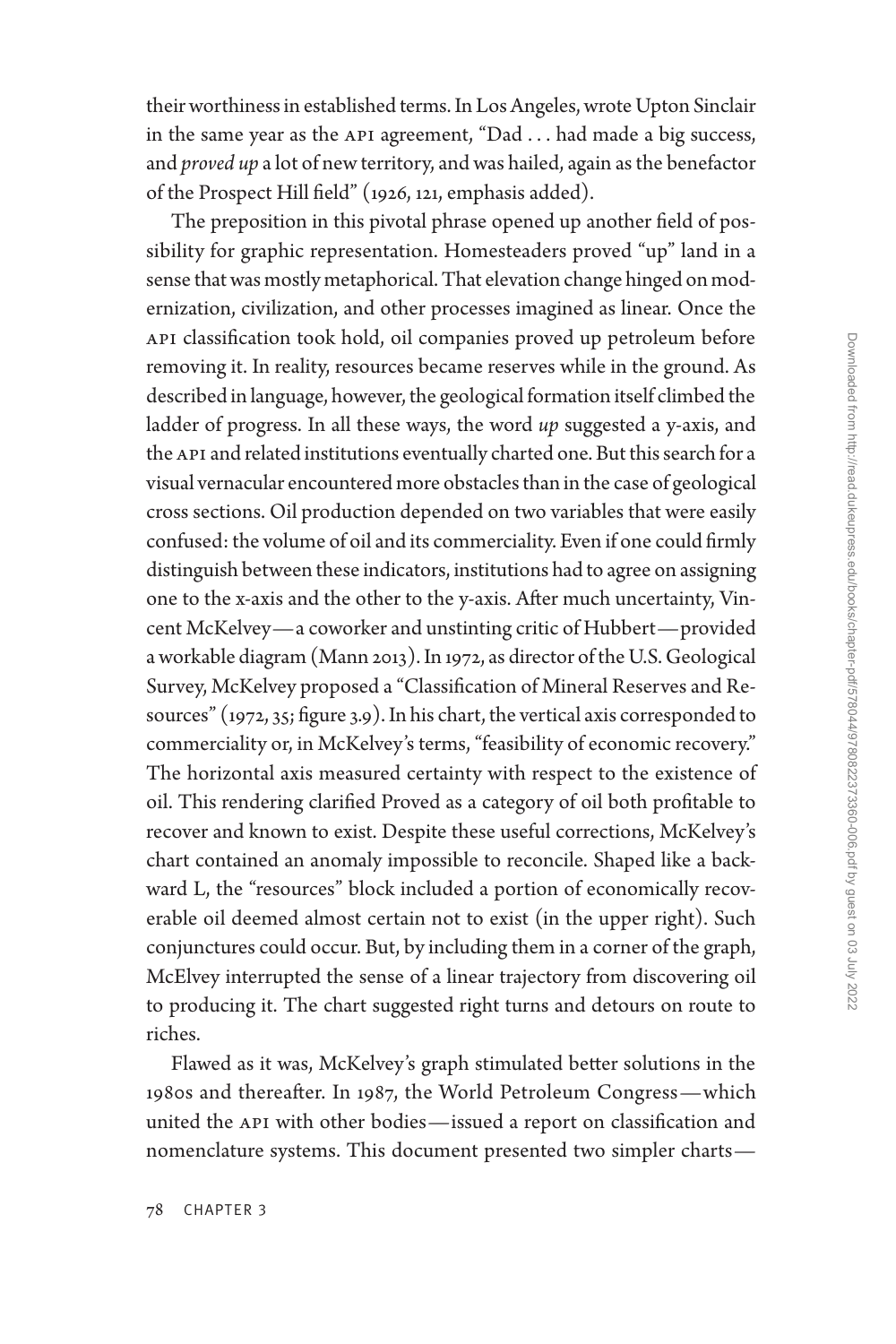<span id="page-14-0"></span>

**3.9** McKelvey's 1972 chart. © World Petroleum Congress. Prepared by Mike Siegel of Rutgers Cartography Lab.

almost flow charts—side by side [\(figure 3.10](#page-15-0)). The position of Discovered to the left of Undiscovered suggested an x-axis of certainty regarding existence. More tellingly, the left-hand column of discovered oil and gas arranged layers vertically from unrecoverable to unproved reserves to proved reserves to production. The y-axis, then, represented a commerciality threshold and even a literal flow of hydrocarbons—except that Production lay at the bottom of the chart. The vertical axis inverted geology, suggesting that oil and gas moved downward. Still, this chart portrayed petroleum in the ground and leaving the ground with enough deceptive literalism. A notation "not to scale" advised readers not to compare the sizes of the boxes (Martínez et al. 1987, 266). This warning passed into the now-definitive chart first proposed in 2001. "Guidelines for the Evaluation of Petroleum Reserves and Resources" united the recommendations of three expert bodies: the Society of Petroleum Engineers, the World Petroleum Congress, and the American Association of Petroleum Geologists. Their chart distinguishes a y-axis of financial risk—also denoted as "proj-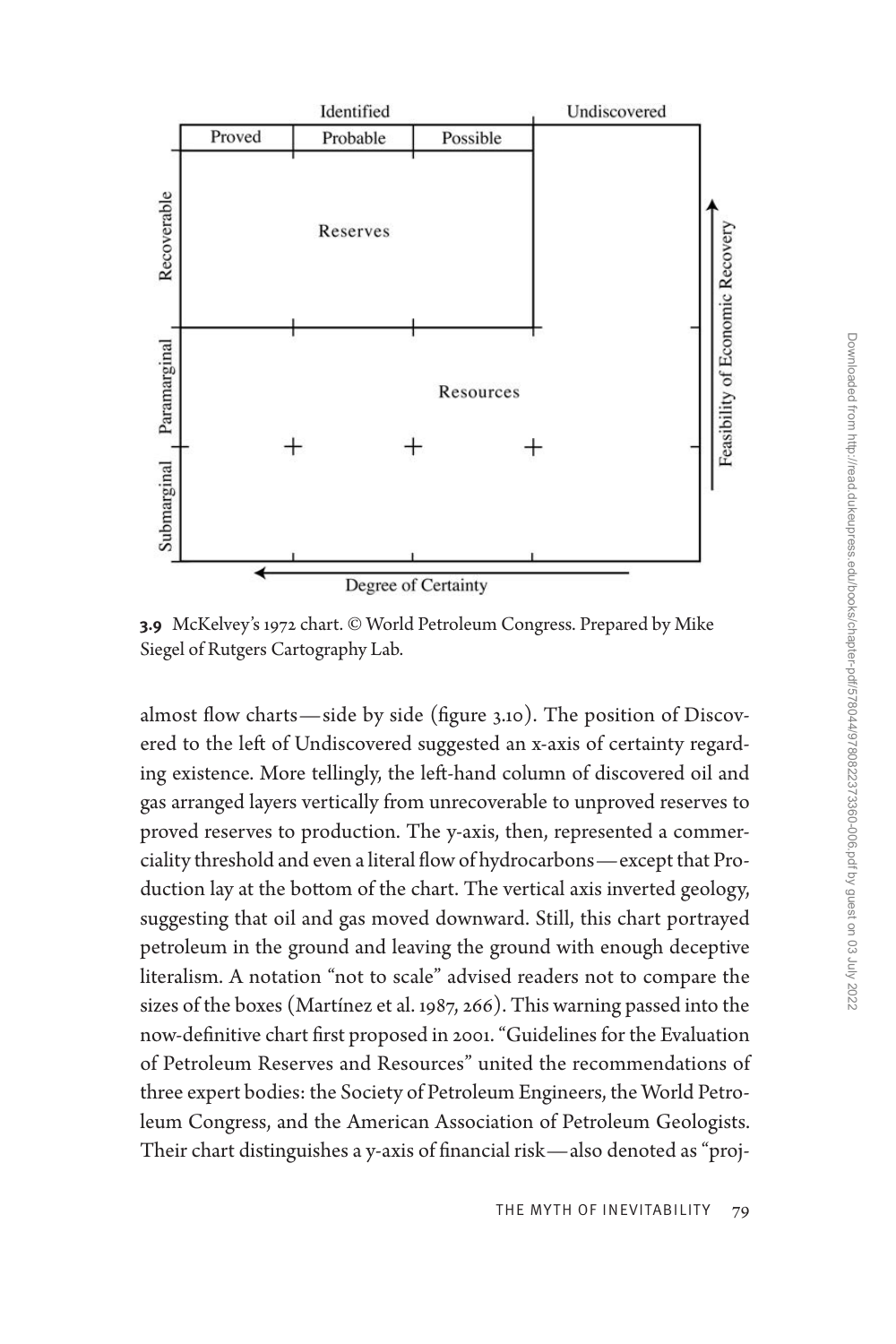<span id="page-15-0"></span>

reserves. (Not to scale).



ect maturity"—from an x-axis of existential certainty [\(figure 3.11\)](#page-16-0). Proved reserves lie in a corner, at the intersection of high certainty and low risk. This chart set the standard. In 2011, the same three expert bodies wrote it into their Petroleum Resources Management System, or PRMS.<sup>[9](#page--1-0)</sup> Even before that point, the chart was becoming a visual icon for the oil and gas business worldwide. The graph constitutes what Edward Tufte calls "beautiful evidence": through it, "seeing turns into showing" (Tufte 2006, 9).

This artifice relies upon a subtle conflation of geological and commercial tropes. One might easily confuse the two y-axes: denoting, respectively, migration of geological substances and maturity of investment. Looking very much like summarized stratigraphy, the PRMS chart superimposes reserves upon resources. And resources move up in the same way petroleum rises toward the surface. A manual accompanying the chart conflates these two processes. "Budget decisions," the text concludes, "should focus on increasing project maturity [a]s a specific accumulation moves up the system" (Society of Petroleum Engineers 2001, 22). That sentence shifts subtly from fiscal to lithic measures. In the latter sense, *accumulation*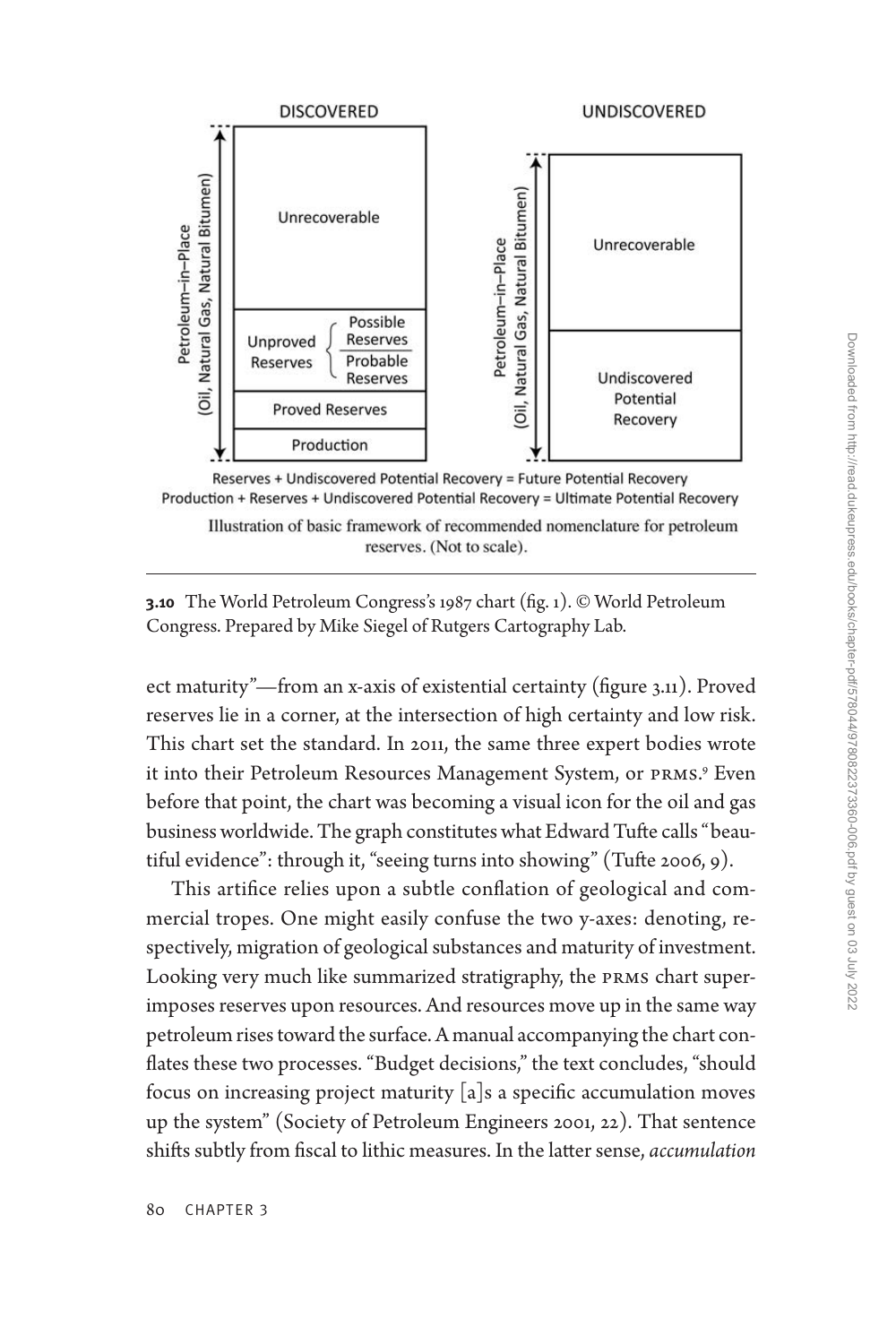<span id="page-16-0"></span>

#### **RESOURCE CLASSIFICATION SYSTEM** (showing possible Project Status Categories)

**3.11** Petroleum Resources Management System (prms), 2001 (the first version, published under a different title). © Society of Petroleum Engineers (spe).

denotes a pool of oil stuck below a caprock. The hydrocarbons accumulate precisely because they are not moving up the stratigraphic system. But, in the imaginary of the PRMS, they do move from reserves to resources. Here metaphorical and literal meanings seem to fuse, as if a financial reclassification equated to changes underground. Probably few readers noticed the "not to scale" warning, presumably retained to avoid liability. Likewise, few readers reflect upon what is not in the chart: combustion and, further downstream, global climate change. In this consequence-blind, conscience-free fashion, the prms chart established a "zone of qualification," wherein "objects and practices are assessed to common standards and criteria" (Barry 2006, 239). A quality of upward motion reconciled the dissonant measures of commerciality and stratigraphy. Or, in Rudwick's terms, the prms established a "stylistic analogy," which allowed disci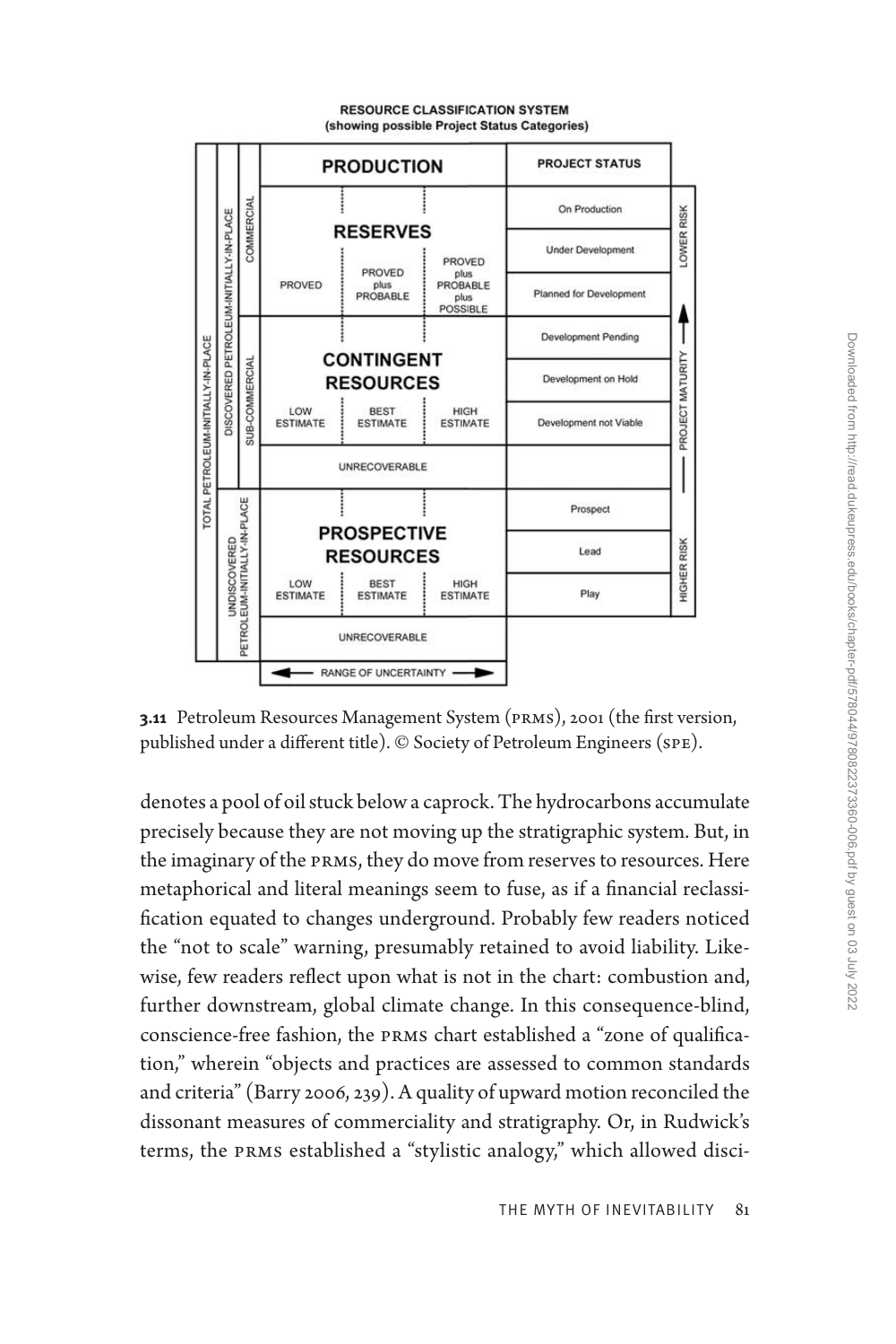plines and sciences to borrow seamlessly from each other (1976, 168–69). Thenceforth, geologists and economists played the prms chart like a board game, forever advancing pieces toward the upper left corner.

The name of the game is "reserve replacement," and it is a sport of public relations. Reserves exit the chart on their way to refineries, fertilizer manufacturing, and so on. Meanwhile, oil and gas companies prove up resources to refill the depleted reserves. At a rate of 100 percent, replacement maintains reserves at an even level. At higher than 100 percent, reserves actually expand. Unless one discounts estimates from the Middle East, global reserves are keeping steady. In that case, the larger aggregate of resources becomes the real measure of supply, and policy makers need not worry about an impending peak. The credibility of this message depends—more than any other factor—on the commerciality threshold. Timothy Mitchell describes a "gap between the declining quantity of oil known and the quantity of expanding, yet-to-be-discovered oil" as a "space to be governed by economic calculation" (2011, 251). The prms chart represents commerciality as a line between contingent resources and reserves. The line is always moving. One might say, in fact, that producers push that barrier downward into the layer of resources as they prove up the affected resources. So the top stratum of resources—which is not actually higher up geologically—waits in a kind of antechamber. From 1987, the World Petroleum Conference tried to dispel this ambiguity. The authors of the report "rejected, for proved reserves, the concept of estimating future economic conditions . . . restricting these estimates to the amount recoverable under the economic conditions at the time of the estimate." Proved reserves, in other words, "are the estimated quantities, as at a specific date," irrespective of deregulation or cheaper technology anticipated in the near term (Martínez et al. 1987, 265). This effort to freeze time unraveled somewhat with the PRMS chart. That graph inserted a layer of contingent reserves just below the commerciality threshold. To make matters worse, futures contracts in the 2000s created an "oil vega," or persistent instability regarding quantities and prices (Moors 2011). Mazen Labban (2010) refers to a "financialization," where markets operate independent of oil's material disposition. Especially under these conditions, the prms chart allows the oil and gas business to present its raw materials as scarce to consumers but as constantly replaced to investors—without actually lying.

In Trinidad, this sleight of hand can become embarrassingly apparent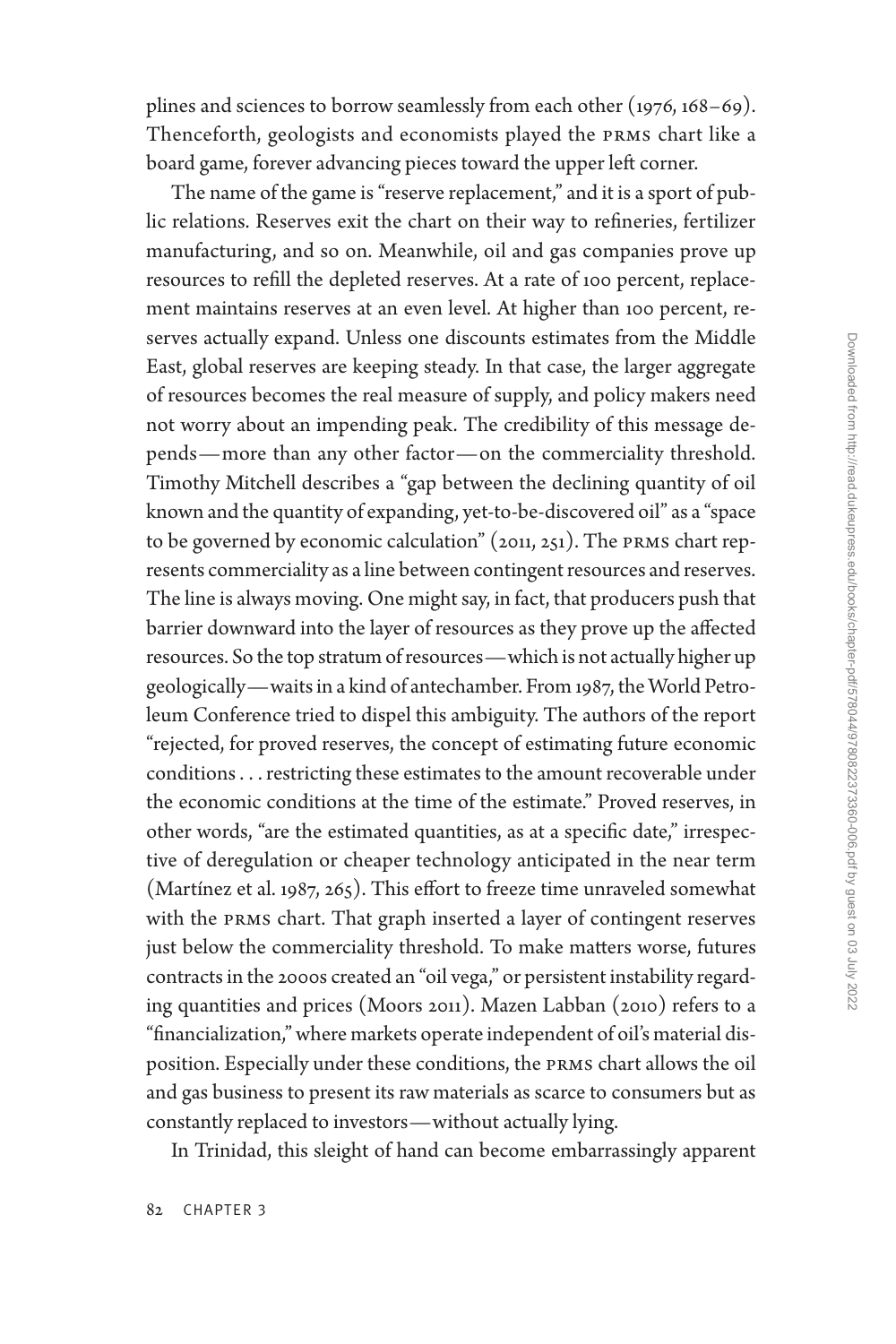as the two messages continually cross. In a small country—containing the entire commodity chain—the same firms both consume hydrocarbons and invest in their production. Having experienced the decline in oil, managing directors follow natural gas with both expertise and concern. By July 2010, proven reserves had been falling steadily, and the annual press conference—at which the gas audit of the previous year is announced could no longer avoid this fact. Held at the Hyatt Hotel, the event began with a slide presentation from Larry McHalffey, of the Houston-based auditor Ryder Scott. McHalffey and his team had reviewed proprietary well data from every driller and condensed their numbers into the only summary that would be made public. The picture was not reassuring. A retrospective slide showed proven reserves falling from almost 20 trillion cubic feet (tcf) in 2000 to a bit more than 14 tcf in 2009. "There has been a steady decline in reserves in most categories," McHalffey related laconically. Trinidad produced roughly 1.4 tcf in 2009. Straightforward arithmetic indicated a mere decade of gas remaining. As a subsequent slide showed, the reserve-to-production ratio stood at 10. Yet the auditor chose his language carefully. He avoided linking the figure of 10 to years or any measure of time: the reserve-to-production ratio is a unitless "performance indicator," he explained. And, he continued in closing remarks, this number "goes hand in hand with reserves replacement ratio." One could not predict the future. McHalffey labeled the y-axis of his chart Project Maturity. Time was on Trinidad's side, he implied, if its leaders followed orders: "Target at least 100 percent reserves replacement each year," he concluded, perhaps patronizing his audience. The situation, in short, was imperfect but certainly remediable—as long as one overlooked climate change[.10](#page--1-0)

The minister of energy took over exactly where the auditor left off. At that point, Carolyn Seepersad-Bachan had served for only two months having arrived with the new government in May—and was soon to be removed in a cabinet reshuffle. She had worked in the downstream sector, as chairperson of the National Petroleum Marketing Company, and did not project confidence regarding matters further upstream. (Being female among oilmen did not help either.) At the press conference, though, Seepersad-Bachan acquitted herself admirably. Briefer than McHalffey's, her slide presentation contained no numbers or charts. Instead, she showed the map of gas acreage, stretching far out to sea. Promising, ultradeep waters billowed eastward behind Trinidad like a parachute. Replacement was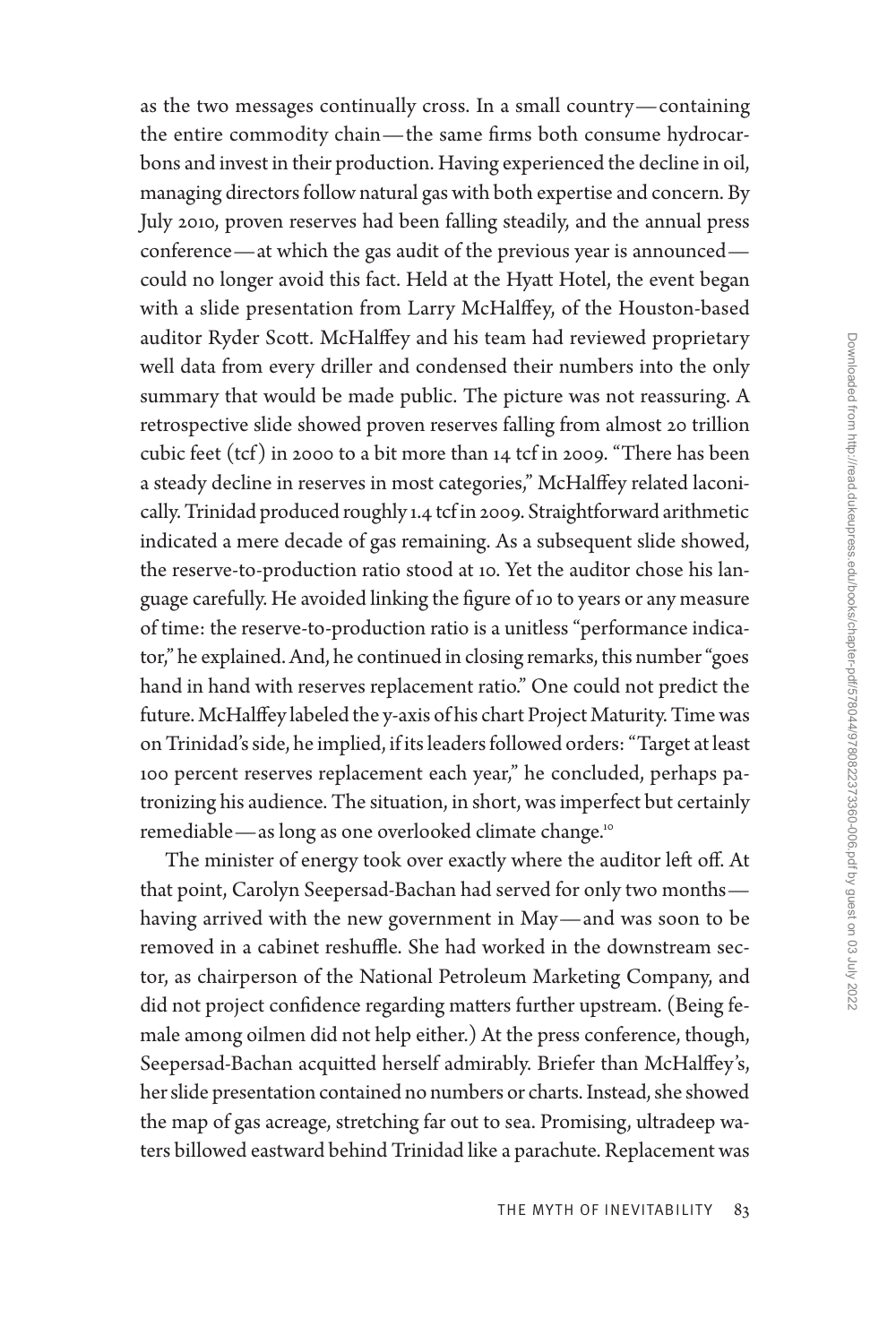coming, already begun in fact. Smiling attractively, the minister assured her audience, "We have been able to transfer exploration resources into the reserves category." And, moreover, the government was planning "continuous exploration-based activity . . . at an optimal level." The ministry would contract with British Petroleum, British Gas, and other foreign firms to drill below 5,000 feet of water. In this way, Seepersad-Barchan promised magically to "prove up supplies." David Renwick, the dean of Trinidad's energy journalists and editor of *Energy Caribbean*, spotted a contradiction. Posing a question from the press bench, he referred back to McHalffey's slide of reserves and resources since 2000. Resources in the Exploration column had fallen from 30 to 26 tcf. What did this drop bode for the future? Raised with surprising modesty, Renwick's query provoked no response from the minister or from McHalffey. Seepersad-Bachan simply repeated that she would explore more and prove up—a prediction that could never be falsified. The next day, Trinidad's highest-circulation newspaper, the *Express*, reproduced McHalffey's slide of reserves from 2000 to 2009. "Ten years left," blared the headline.<sup>11</sup> Had the performance failed?

Actually, no: it sustained faith in abundance among the adherents who mattered most. Despite skepticism, Renwick mostly agreed with the minister. In *Energy Caribbean*, his headline after the 2008 audit had read "Reserves Being Replaced on a Yearly Basis" (Renwick 2008b, 16). "[The] proven reserves have fallen," he admitted after the 2009 audit, "[but] the probable and possible reserves have not." That article explained the logic of PRMS in some depth: probable reserves lay above the commerciality threshold. They were just not known to exist. If they did exist, in other words, these accumulations of gas would augment Trinidad's profit-producing stockpile. Renwick converted that contingency to a certainty. "Some of that [gas] will inevitably feed into the proven category," he promised readers, "though it has not been happening as fast as industry watchers would like" (Renwick 2009, 74). Renwick and I happened to meet for the first time just the day before the 2010 press conference. Having lunch at the house I had rented, he dismissed much of the concern regarding reserves. Well versed in economics, he considered that discipline to be "the driving factor, not geology at all: the geologists just tell you where to go and drill." Hydrocarbons lay in the earth, accessible as and when funds permitted. This attitude and the audits themselves kept policy focused on when and how—not whether to extract hydrocarbons. I suggested switching to renewable fuels. "You've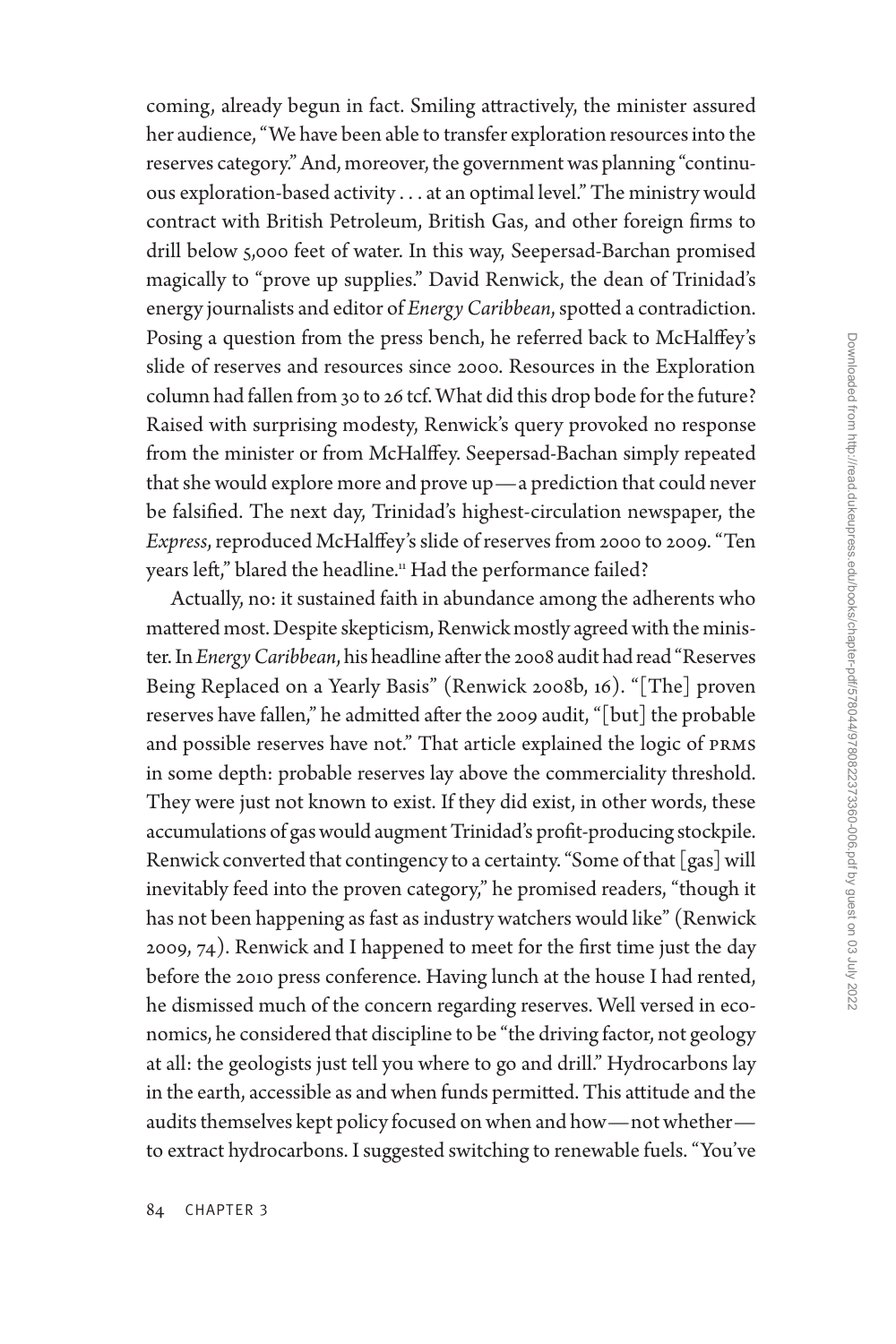got to be practical," Renwick responded gamely. "The world's economy is based on energy, and that energy is based on fossil fuels."<sup>12</sup> Nothing in the press conference the next day changed Renwick's outlook. To this extent then, the gathering achieved its purpose: it announced scarcity to the impressionable public while telling the experts a supply-rich story they could assimilate. Neither alternatives nor conscience ever entered the discussion. "Take [exploration] action now," the Energy Chamber urged determinedly in a letter to the *Express*, a week after the audit.<sup>13</sup>

By 2012, however, even loyal experts were becoming confused. In the intervening two audits, Ryder Scott had tracked a decline in gas reserves to 13 tcf. Rumors of scarcity abounded, and the industry needed to rebut them. "I know what Ryder Scott says," began Philip Farfan, "but I know nothing about Trinidad's reserves. That is quite a statement." Farfan was leading the Understanding Reserves workshop on the last day of the 2012 Energy Conference. Pacing before a slide of the prms chart, Farfan began by recalling the moment in 2003 when the U.S. Securities and Exchange Commission (sec) redefined reserves. "Overnight everybody had to dress their figures down. It was a catastrophic event." Rather than proving up, they actually "wrote down" marketable assets back into the netherworld of resources. But—and here was the good news of the workshop—no oil moved physically that night. Changes to the rules proved how arbitrary—not geological—the rules were. Farfan and his cofacilitator, Tony Paul, had worked as hydrocarbon economists for decades in American, international, and Trinidadian firms. For their workshop audience of journalists and civil servants, they sought to create, rather than dispel, confusion. From the front row of that perplexed audience, Renwick asked for a comparison of the various guidelines. "We have won," Farfan responded joyously. "This is the success of today!" The bulk of the presentation tracked the fortunes of an imaginary Trinidadian gas field and gas company. Wells produced, drawing down reserves, except at three points. At those moments, the firm proved up reserves, in the first instance, by injecting water to force gas out, then by securing a new set of buyers, and last by injecting gas to bring up more gas. This story furrowed the brows of the uninitiated while tickling the genuine oilmen who had stayed around after the energy conference. "A good oil field usually gets better," interjected a jolly Texan. Farfan ended by comforting readers of the Ryder Scott report. "Don't be obsessed today with your reserves. Be obsessed with your resources." Resources, in other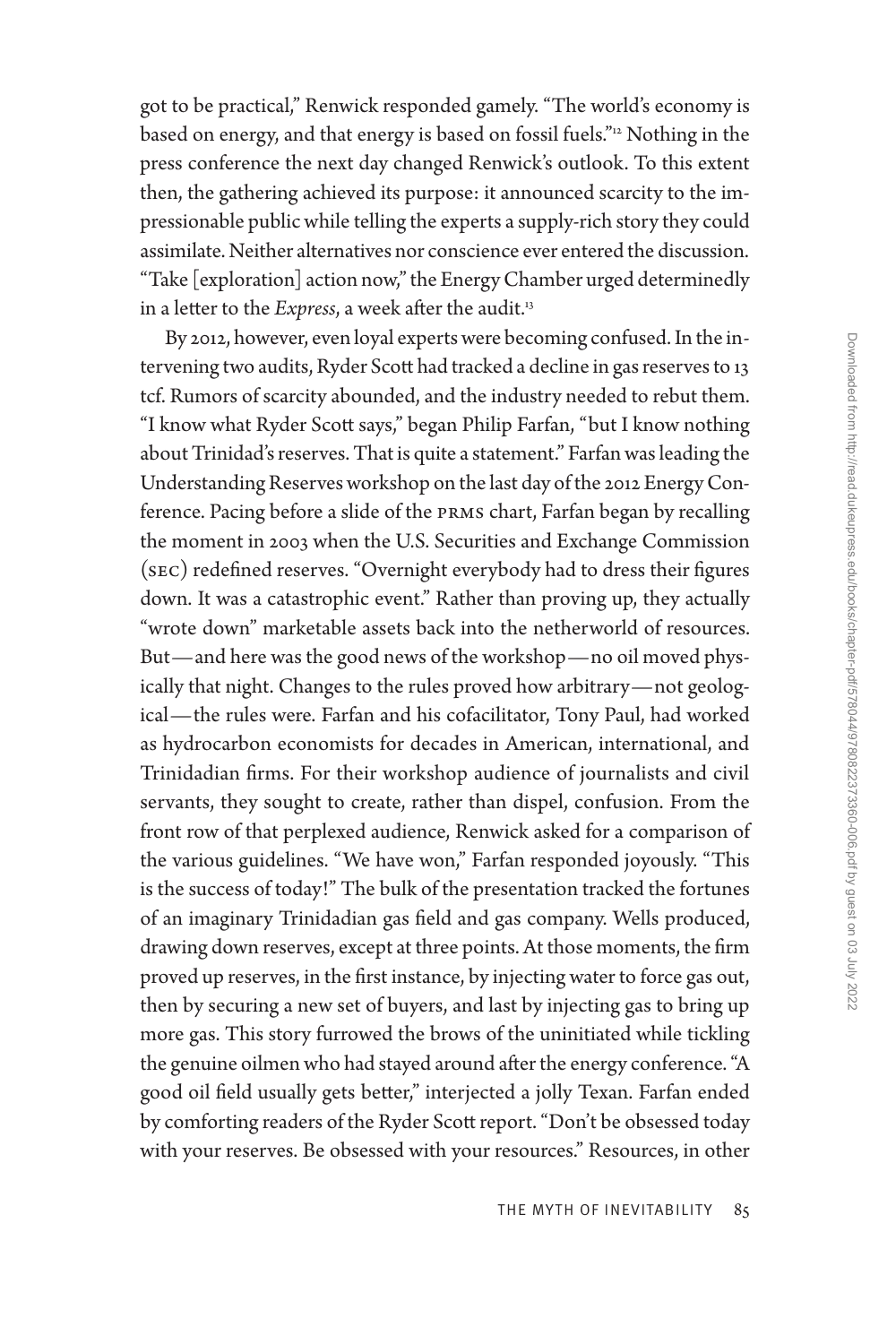words, can cause reserves to grow. "Whether it is nine years left or three years left, what does that mean? . . . What matters, of course, is continuous exploration. You are bound to find something."<sup>[14](#page--1-0)</sup>

Are you really? I asked Farfan, when we met again, nearly a year later. I wanted to know how deep his confidence ran and whether ethical scruples troubled it in any way. He had organized the 2012 workshop because Roger Packer, president of the Energy Chamber, confessed to concerns about gas reserves. "I said, Roger," Farfan recalled, "for fuck's sake get real! I'll show you why it's crap." Farfan seemed bent on personally embarrassing the sec and Ryder Scott for imposing unfairly pessimistic expectations on Trinidad. Since 2003, proving up required a production contract. Hydrocarbons, in other words, could not be booked as underground reserves until they were at the very point of leaving the ground. What about leaving them below, I asked? Farfan parried with his professional ethic: "I feel that it is my responsibility to get as much out of the ground as possible." On the question of scarcity, he admitted to an outer boundary: "That is true about everything on the planet. I mean the sun is going to be exhausted." When I mentioned climate change, he jumped scale again: "It's hard if you're not a geologist to put the planet in perspective. . . . In a million years do you want us to be like this?" Perhaps, he concluded, we would learn from the Neanderthals, who evolved so admirably in response to global warming.<sup>15</sup> It was a strange—but not uncharacteristic—evasion: one that united the timescale and the inevitability of geological forces. Farfan knew his business and cared deeply about the fraternity of men and women in oil and gas. But, beyond this coterie, humanity faded into the fog of bipedal gropings toward something better. Farfan tacked from the serious to the flippant. "We got here evolving under crisis," he joked, walking toward the large car that had actually brought him to me.<sup>[16](#page--1-0)</sup>

#### The Circular Back Stream

By 2010, Trinidad's oil and gas club was addressing climate change substantively—but still under an assumption of oil inevitability. The sector was beginning to treat environmentalism as an "aboveground risk," in a class with sabotage and nationalization. The risk lay in the possibility that scientists and activists might persuade consumers to cut their carbon emissions radically. In Trinidad as elsewhere, hydrocarbon insiders imagine such a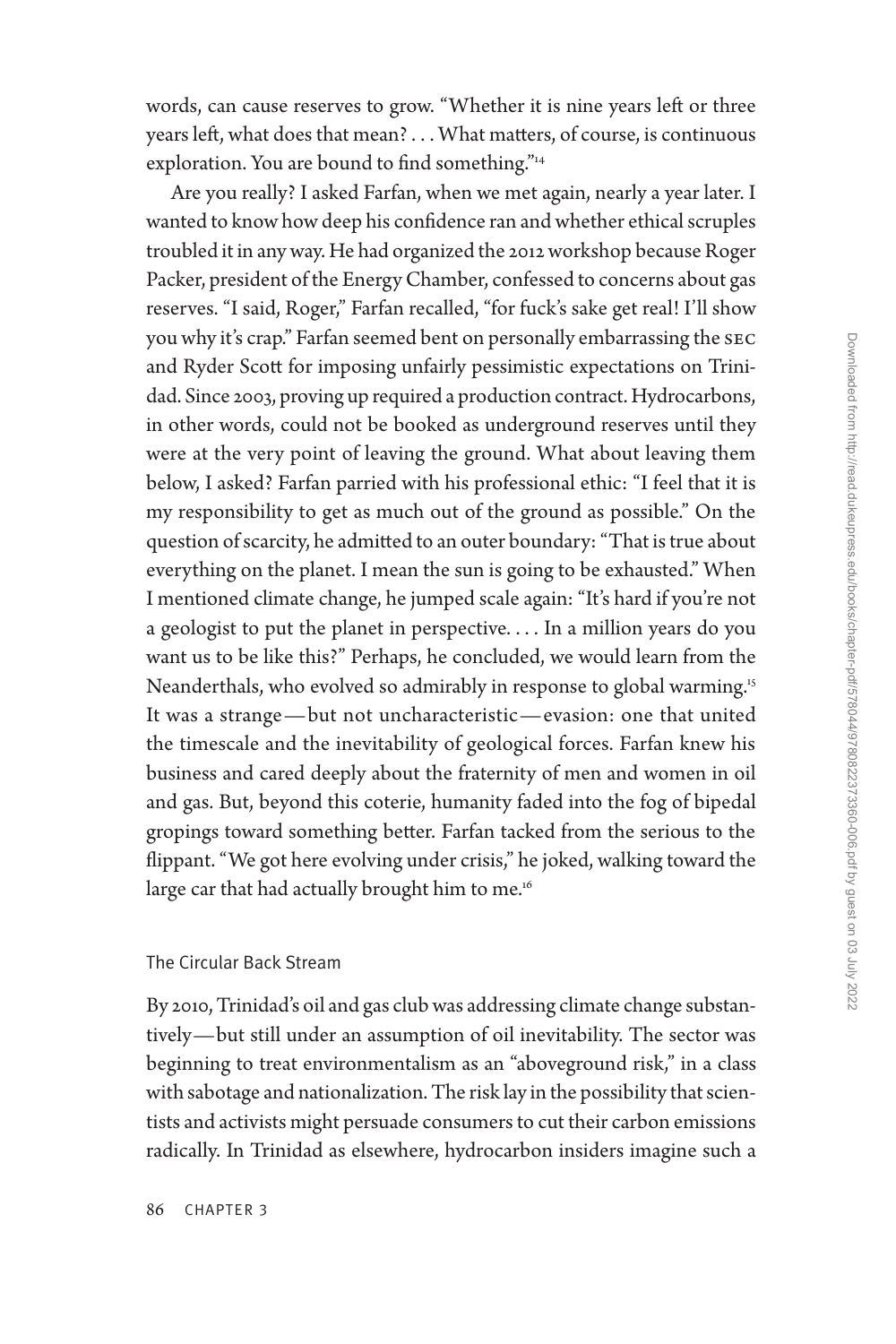scenario only with difficulty. Their term for it—"demand destruction"suggests violent pathology.<sup>17</sup> As one of the milder forms of such tampering, the Intergovernmental Panel on Climate Change had considered establishing markets that would debit for releases and credit for the capture of atmospheric carbon. Having little forest with which to fix carbon in biomass, Trinidad would not benefit from substantial credits. Meanwhile, the debits would hit Trinidad's petrochemical sector and its high-emitting citizenry. To forestall this misfortune—and concurrently with the debate on gas supplies—the hydrocarbon fraternity devised an engineering project to lower the country's net emissions. They would inject carbon dioxide generated at downstream industrial sites into geological formations. This "back stream" would return carbon to its underground source, exonerating Trinidad of responsibility for those megatons (Bridge and Le Billon 2013, 37). Like all forms of what is known as geoengineering, this proposal relied upon technology barely tested (Hamilton 2013, 45–47). Risk abounded. Unanticipated losses—beginning with the Trini cow already killed by a leaky CO<sub>,</sub> pipe—could easily overwhelm the benefits of carbon capture and storage. Still, those advantages promised to be substantial. Through "enhanced oil recovery," the scheme would use injected carbon dioxide to push hydrocarbons up. Trinidad's back stream would reconnect to the upstream and recover unrecoverable oil. Boosters called it a win-win scenario.

Always looking for such Panglossian business propositions, the Energy Chamber began to promote carbon capture in 2008[.18](#page--1-0) The officers of this institution saw climate change less as a moral problem than as the sort of political crisis that yields opportunities. But first they had to persuade the businessmen and politicians governing energy policy. Thackwray Driver, the chamber's British-born chief executive officer, viewed climate change with a jaundiced eye. In 1998, he had written a geography dissertation on colonials' misplaced fears of soil erosion in Lesotho (Driver 1998; cf. Driver 1999). He had also moved from London to Port of Spain, married his Trini sweetheart, and taken up work in Trinidad's Forestry Department. Among foresters, he encountered the same stale, colonial dislike of rural settlement, shifting cultivation, and large families. Bravely defending squatters, Driver (2002) challenged the long-standing imperial aversion to population growth. "I don't believe Malthus very much," he later told me, "but I hold that view very lightly: I mean I could be wrong."<sup>19</sup> Then he laughed. I got to know Driver—or "Dax," as he is called everywhere—quite well.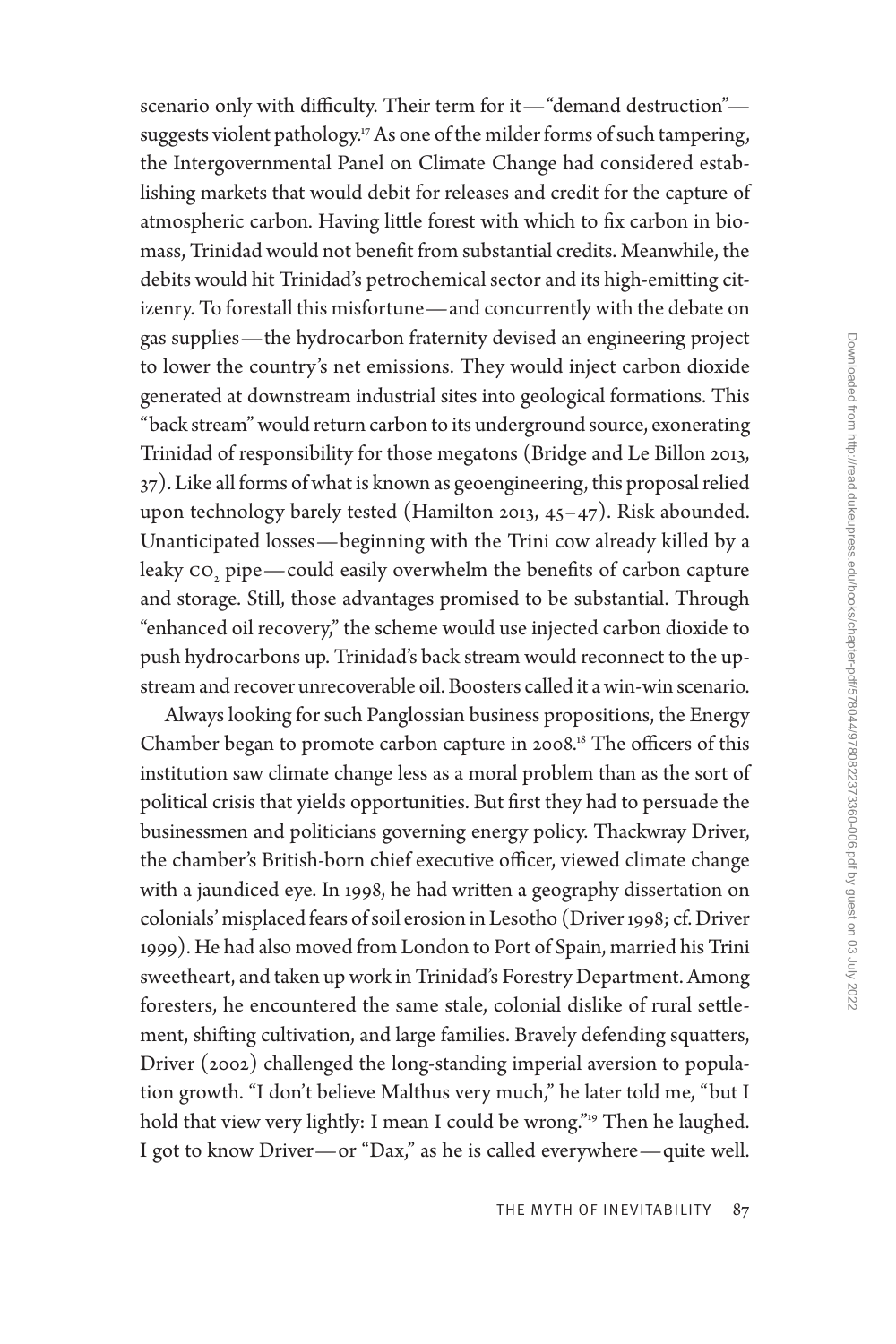We both lived in Cascade and drove each other's kids to school. "I've always been a bit skeptical of the big claims people make," he once explained languidly on the retreating shore of Maracas Beach. "Let's muddle through and see what happens."<sup>20</sup> The chamber hoped that profits would happen, and, in late 2008, it drew national attention to Clyde Abder's scheme for carbon capture. An engineer, Abder mastered the details and controlled the risks. Men die on gas platforms, he informed me, in a moment's inattention. He sized his students up for potential drug use. Perhaps surprisingly—perhaps seeking a cheerier form of competence—Abder teamed up with the ubiquitous Krishna Persad.

Two years later, in 2010, Persad presented their plan to the Energy Chamber in the glittering Hyatt. This time, his humor nearly got the better of him. Persad's slide show emphasized profit, and a Midas touch. "Let me waft you," Persad invited his audience, "to a land with castles where CO, is transformed into black gold." Amid references to Dorothy, *The Wizard of Oz*, and streets paved with gold, Persad recruited partners to "do good and, in the process, make a lot of money." After this jarringly whimsical pitch, Persad explained Trinidad's comparative advantages in the nascent field of carbon capture: the Point Lisas Industrial Estate converted natural gas into ammonia and, as a by-product, dumped pure, high-quality carbon dioxide. Existing pipelines could carry that pollution to the oil belt, where his company would inject it into depleted, depressurized oil reservoirs. Carbon dioxide would repressurize the formation and cut the viscosity of the remaining petroleum. Like the injected water and gas in Farfan's presentation, this technology would cause hydrocarbons to flow. Indeed, oilmen in East Texas had been conducting this kind of "huff and puff " operation since the 1970s. Their wells puffed carbon dioxide down underground and huffed out oil—along with most of the CO<sub>2</sub>. Persad would do better. By capping the well deliberately, he would trap up to half of the injected carbon dioxide for an indefinite period. As described, these back stream operations more than compensated for the resulting upstream ones: the puff outdid the huff. Oil coming to the surface, Persad told his audience, is "net cleaner than [the original] natural gas."<sup>21</sup> I was skeptical. Could one really capture more carbon than one emitted at the end of the day?

My search for the answer to this question began as soon as Persad stopped talking. Were carbon capture and enhanced oil recovery "contributing to the problem or to the solution regarding carbon emissions?"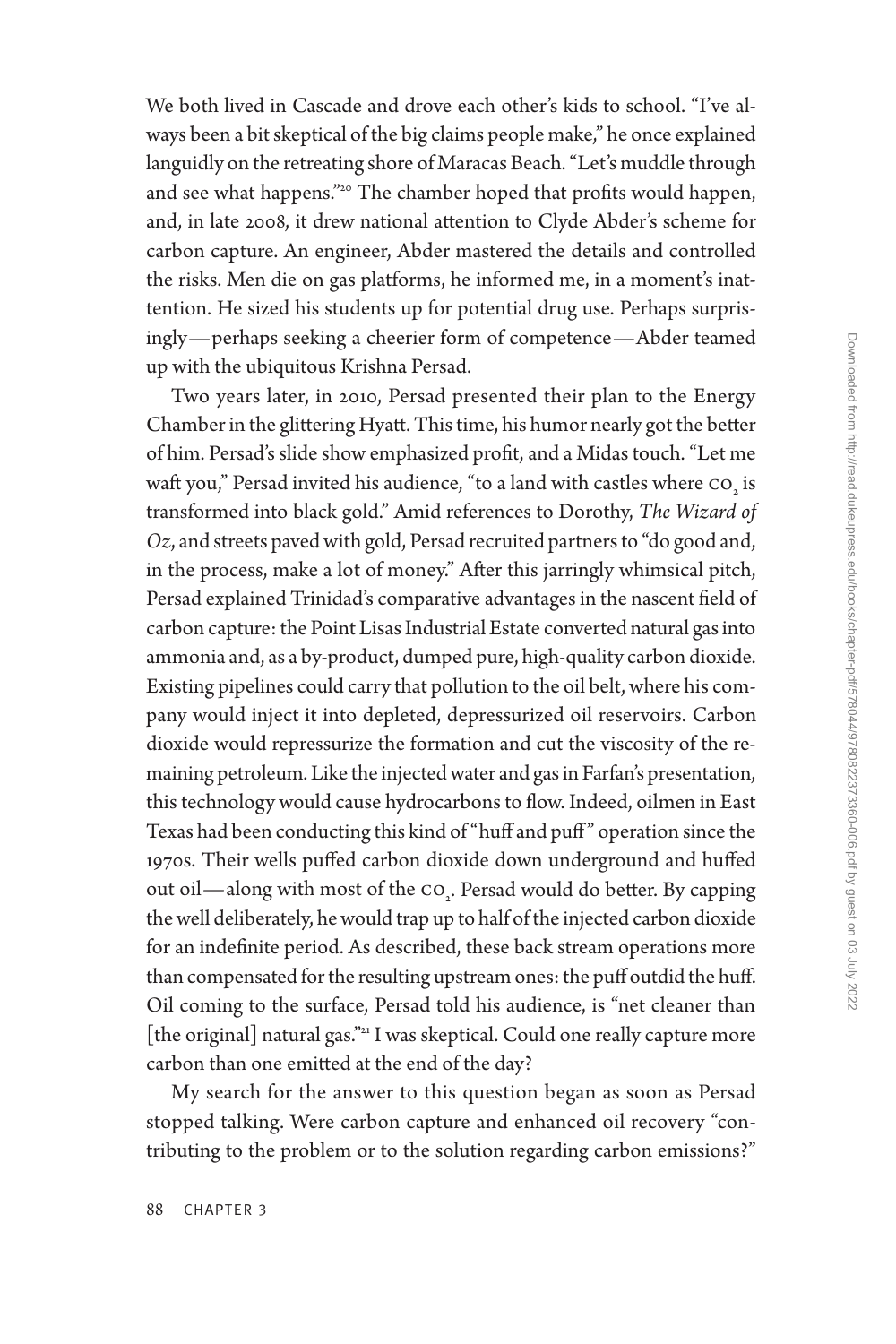I asked after his presentation. "I have no clue," Persad responded without embarrassment. In the coffee break, when the investors were no longer listening, he confessed to me, "Someone else can do the math. In that area I have no skill." On the net outcome, he revised his earlier statement: "It's neutral at best—*at best*."[22](#page--1-0) Persad retreated even further when we met a month later in the oil belt. Inexpertly, he ran through conversion rates, admitting, "You are losing." In net terms, his back stream emitted carbon. Then he calculated some more—muttering, "My initial gut feeling is that it is negative"—and reached for the phone. "I cannot replace that carbon footprint by injecting CO<sub>3</sub>?" he asked Abder himself. Persad listened somberly, hung up, and reported, "He said that it is not debatable."<sup>23</sup> I called Abder myself, and we met at his office at the University of the West Indies. "You will never have a positive carbon balance," he lectured, "by injecting carbon dioxide to produce oil."[24](#page--1-0) The matter was obvious, in fact: gas always replaced liquid at a lower density. And long petroleum molecules unavoidably hold more carbon than does three-atom carbon dioxide. Finally, stored CO<sub>2</sub> could leak out later (cf. Metz, Loos, and Meyers 2005). On this issue, Persad referred me to Shiraz Rajav. Rajav had recently retired from capping wells for Petrotrin, the national oil company. Known confusingly as "well abandonment," capping could hold the carbon dioxide in place, he believed. But whether "carefully abandoned"—in the amusing phrase—or not, Persad's wells would exacerbate climate change. "[For] the amount of carbon you're going to produce in the air," Rajav reasoned, "you might as well have not put the CO<sub>2</sub> down there." Then, looking out from my balcony in Cascade, Rajav grieved for the Kilimanjaro glacier which he had visited twenty years earlier: "We are human beings before we are oilmen."<sup>25</sup> I had my answer—carbon capture was a net loser—and another question: why did most of these human, conscience-capable oilmen seem so unperturbed by that outcome?

Opportunism clouded judgment, especially at the highest levels. Concurrent with my doubtful probings, the Ministry of Energy was preparing to push Persad's scheme forward. A week after I met Rajav, as an unusually hot dry season was getting worse, the ministry announced the creation of a Carbon Reduction Strategy Task Force. The group would include Persad and Charles Percy, the current president of the Energy Chamber. Percy spoke at the press conference—held, of course, at the Hyatt—asserting that carbon capture is "the only technology known to reduce up to 90 per-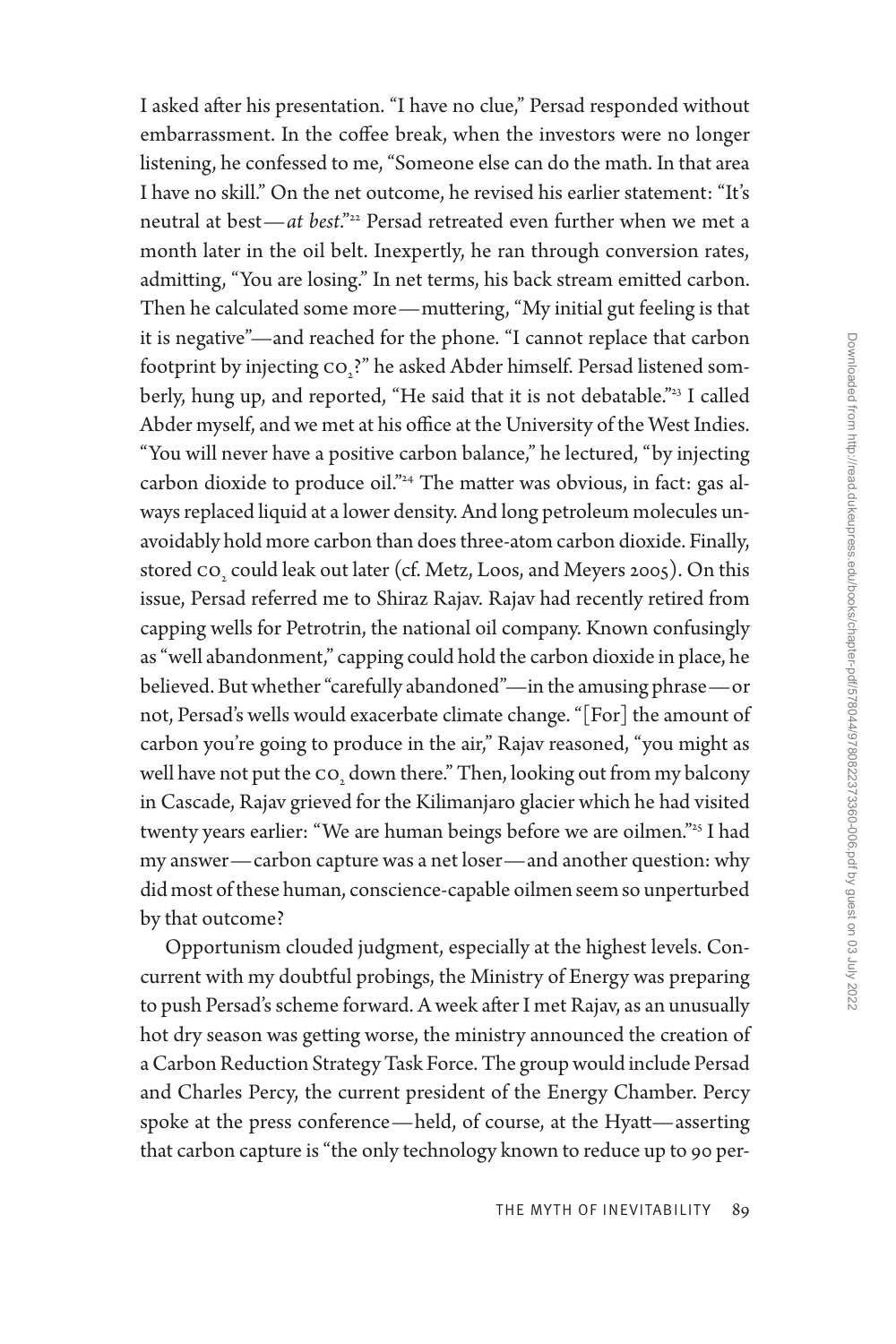cent of emissions from industry." The statement was true—but only if one discounted the possibility of running an industry 100 percent from solar or wind power (or not running the industry at all). Selwyn Lashley, who managed renewable energy for the ministry, might have corrected Percy. Instead, he heaped further praise upon carbon capture as "an important element in the improvement of oil production.["26](#page--1-0) I met Lashley later at the ministry—immediately adjacent to the Hyatt—where he served as chief technical officer. Flanked by two female aides, he began by setting the task force in context: Trinidad and Tobago had "pursued this path of industrialization. It's a reality we have to deal with." He, Percy, Persad, and the rest would search for "absolute reductions in a tangible and sufficient amount." Carbon capture, I ventured, did not qualify as an absolute reduction in emissions. As I laid out Abder's quantitative, physical reasoning, Lashley and his assistants shifted uneasily. "It comes down," he responded, "to how you do your accounting and where you put your envelope." Another country would burn the oil produced from Persad's wells. "You," he affirmed—meaning Trinidad and Tobago—"produce nothing that goes into the atmosphere in your boundaries." The ministry, in short, would lower carbon emissions at the national level while raising them at the global level. "They're piggybacking on a nice concept to get business as usual done," I learned through a leak at the ministry. "It's an energy thing. It's not about the climate."<sup>27</sup>

Such cynicism rested on a more widely shared conceptual foundation of energy without conscience. The reigning geological-economic model made oil production appear inevitable. With or without carbon capture, the oil in South Trinidad was supposedly coming up. As Clyde Abder put it, "We gonna produce that oil one way or another. . . . As long as the world needs oil, oilmen will find it, and they will produce oil."<sup>28</sup> The dry season broke, temperatures cooled, and Persad invited me to a cricket match. Lugubrious as the West Indian side began to lose, he spoke about the heavy, viscous oil lurking at the bottom of his "stripper" wells. He had injected carbon dioxide into a few of them and doubled production from 4 to 8 barrels per day. He had proved up resources, I told him with a feeble smile that he well understood. But this happens anyway, he continued: "In the fullness of time, they [resources] will be transformed into reserves."<sup>29</sup> We met again socially on my follow-up visits to Trinidad but did not take up the matter of carbon capture until January 2012. By that time, the minister of energy had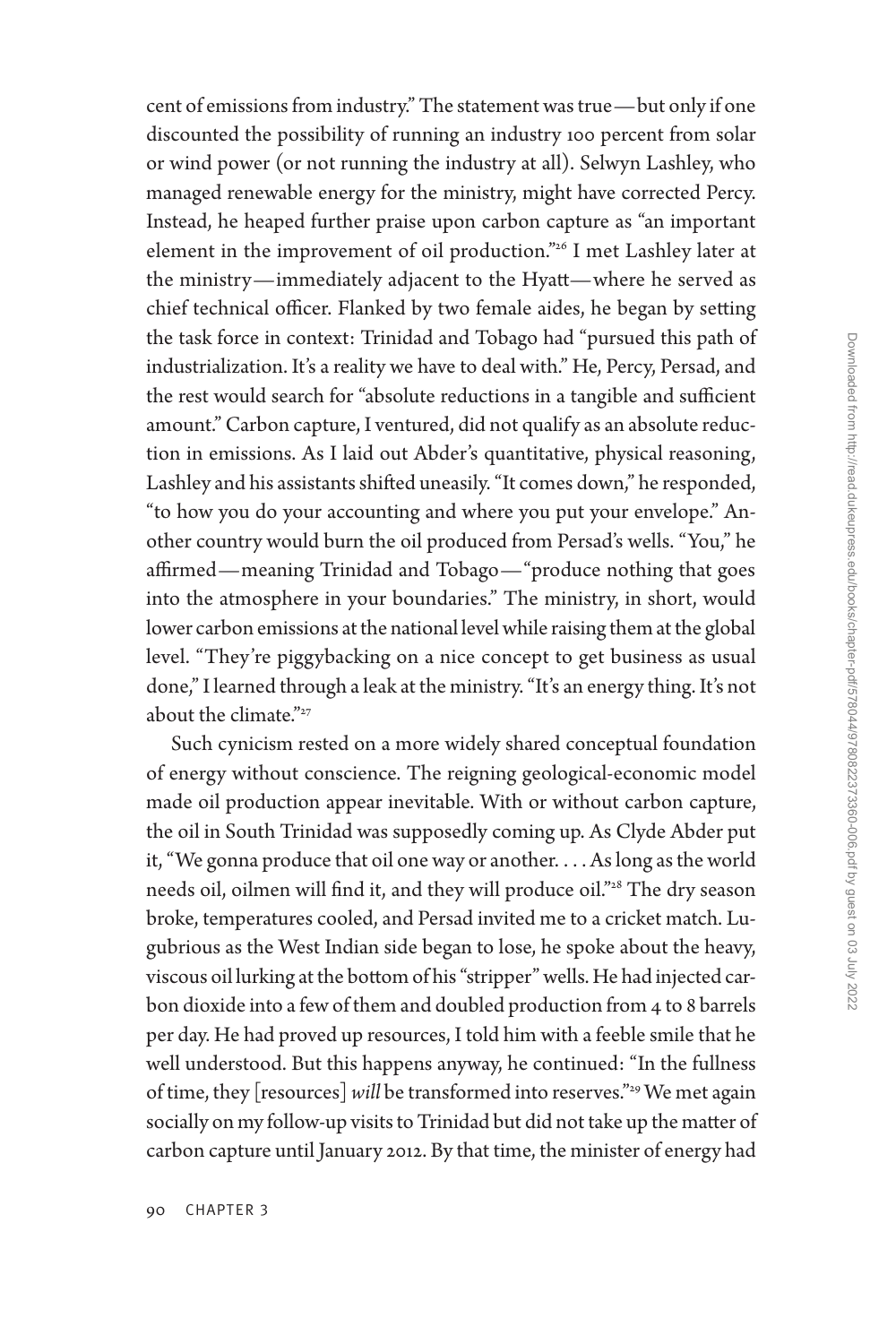praised Persad's method in a speech and—in response to my question misleadingly claimed "no net carbon dioxide will be released.["30](#page--1-0) Persad's huff-and-puff operation was releasing 20 barrels per day. After three vodka tonics in San Fernando, I put the matter as bluntly as I ever had: why not simply keep the 3 billion barrels Persad was seeking in the ground? Ecuador was negotiating a deal to do just that with oil reservoirs under a protected rainforest (Davidov 2012; Finer, Moncel, and Jenkins 2010). Persad would have none of it. Someone else would then get the hydrocarbons, and, "You can't be held responsible if the rest of the world doesn't do what it should.["31](#page--1-0) He reminded me of our first conversation on the topic, during which he had told me, "It's going to take a while for the world to change, and meanwhile the train is going down the track."<sup>32</sup> Like a commuter, the oil would arrive on schedule.

Ultimately, any policy to address climate change would have to permit the continued combustion of oil and gas. This consensus became apparent at the 2012 Energy Conference. Dax announced "Striking the Balance" as the theme. Panels on upstream and downstream concerns left little time for other issues. Climate change appeared in the interstices, almost as an afterthought. On the first day, Vincent Pereira of the Australian firm BHP Billiton raised the topic of solar and wind, in a backhanded way. "There is going to be growth in energy demand," he began blandly. Appearing open-minded, he predicted, "Renewable energy is going to grow, but," firmly now, "the reality is that fossil fuels—oil, gas, coal—are going to be 80 percent." He specified no date, but it was clear that energy production would expand dramatically, allowing hydrocarbons and renewables both to grow. What if the global movement against fossil fuels destroyed demand? I queried from midway down the Hyatt's plenary hall. Pereira responded coolly, "Having taken on challenges like this before in our industry, I have to believe that it can be solved.["33](#page--1-0) The next day, Peter Wyant presented one of those solutions. Persad had invited him from Saskatchewan, where his agency was monitoring storage in the biggest carbon capture project in the Americas. At the province's Weyburn Field, injected carbon dioxide was delivering oil to the surface. Innocently, I popped my question about the net effect, and Wyant assured me that he was storing more CO, than he was releasing. Persad found me immediately after the presentation, excusing his friend with, "He misunderstood your question."[34](#page--1-0) The next day—on my way to the reserves workshop mentioned above—I bumped into Wy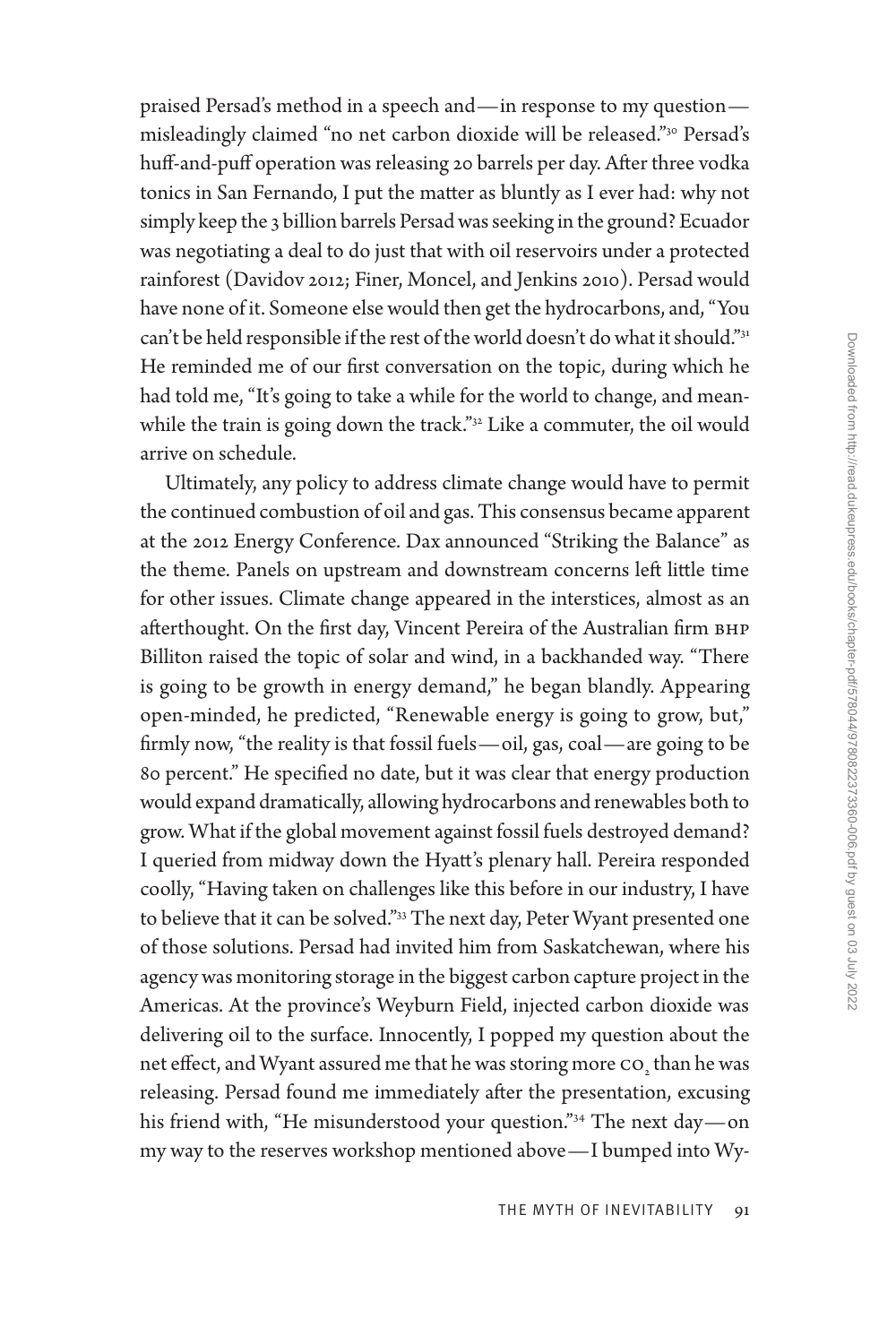ant in the corridor. This time he understood my question and gaped in a fifteen-second stutter. Then he explained his assumption, really more of a wish: whoever burned Weyburn's petroleum would send the resulting CO. somewhere else for storage.<sup>35</sup> We didn't discuss whether that carbon dioxide would push out another round of hydrocarbons. In any case, the train of complicity would roll on. Seemingly, people eager to mitigate carbon emissions cannot but climb aboard.

Petroleum institutions suffer from a diagnosed "inevitability syndrome" (Nader 2004, 775). In this perverse perception, the world always needs hydrocarbons, and the substance must satisfy the demand (Huber 2012, 309; Sawyer 2010, 67). Oil and gas will themselves to come up, to be produced. Or the earth wills them to gush on top of James Dean. The text of *Giant* refers poetically to the "earth-pent oil his labors had just released" (Ferber 1952, 364). In the course of this release, petroleum experts develop an almost animistic belief in geological agency. "The oil (or gas)," writes Rick Bass, "always tries to climb higher than it is: moving, like a miner, through and between pinhead spots of porosity, trying to get up to the area of least pressure." It travels, continues the geologist from Mississippi, "back to the earth's surface, where it used to be." Hydrocarbons—like salmon swimming to spawn—fight upward to their point of origin. This notion of return, of course, emphasizes continuity more than rupture. It suggests an unbroken itinerary from vegetation to sediment to accumulation to the gas station. The voyagers pause only when impermeable layers trap migrating molecules. Bass and his coworkers drill through that rock. "Then the oil or gas . . . is just about obliged to come out. It is as daring a rescue," he congratulates his profession, "as ever there was" (Bass 1989, 27–28). The charts and categories of his profession display this operation as it takes place. They are what Andrew Barry calls "projective devices" (2013, 14). By graphing depth as time and time as depth, the geological cross section implies and predicts upward flow. Then men drill, making the prophesy self-fulfilling. The plot of petroleum always runs forward, downstream.

Why is this graphic novel so believable? It conflates geology and commerce, the natural and the artificial—and does so with particular persuasive power as regards the notion of maturation. A widely used textbook on oil defines "maturity" as "petroleum generation . . . in a source rock."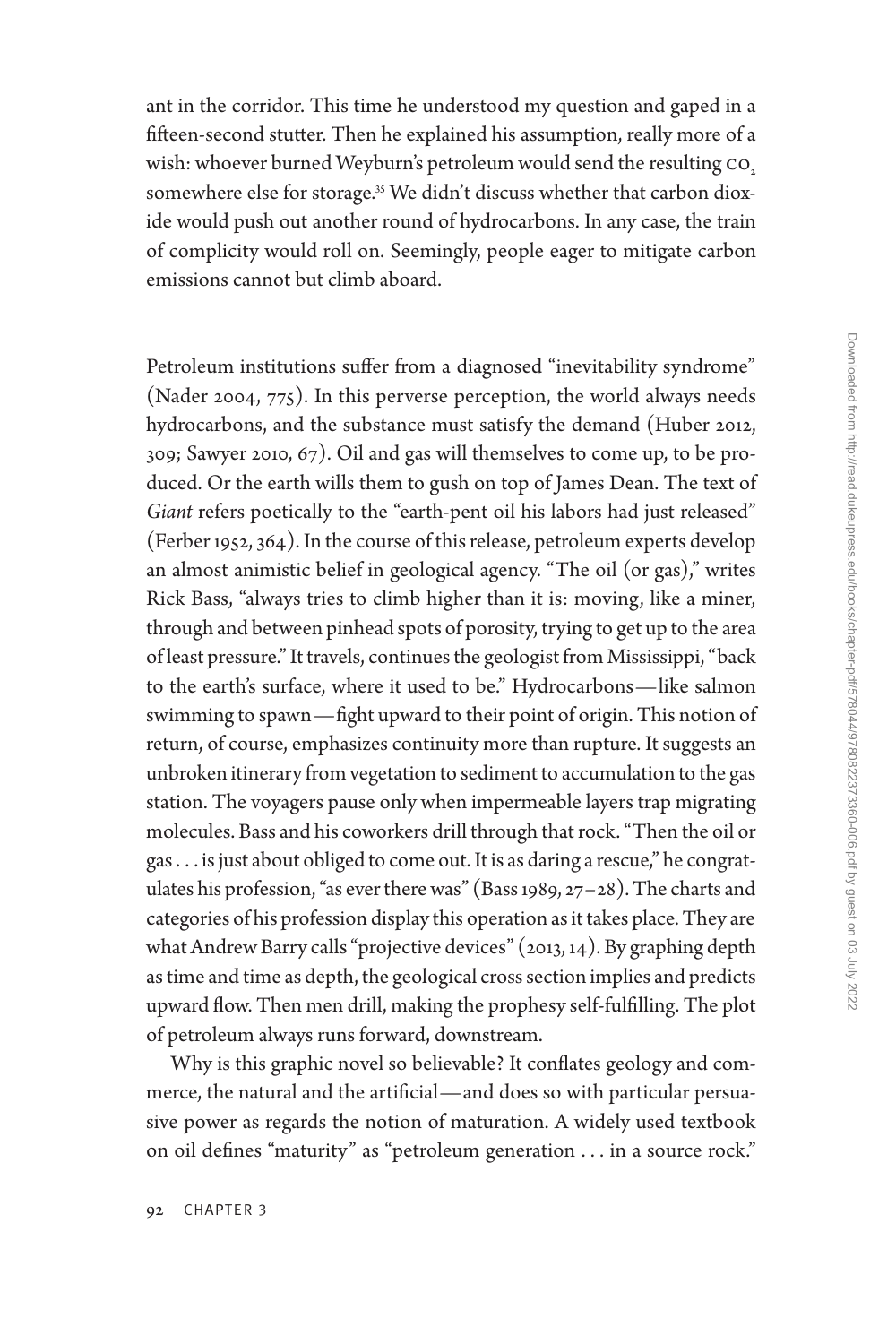But a later chapter refers to "mature areas that have been relatively well drilled" (Hyne 1995, 172, 224). In this double use, petroleum matures as it bakes underground and as wells and pumps—and ultimately consumer demand—bring it to the surface. To describe this multiplex uplift, my informants frequently deployed the term *reality*. That conversation-stopping word imputed a monolithic quality to the petrochemical industry and its various commodity chains. The term naturalized what were merely decisions, taken every day in Port of Spain and other energy cities. The "reality" also obscured what should have been obvious limitations. Sediments hold only a finite amount of oil and gas. Demand cannot renew a nonrenewable resource. Yet experts assume that hydrocarbons will not run out as long as governments, corporations, and people don't want them to. Tyler Priest, in a history of Shell Oil, captures this fuzzy thinking unwittingly. He writes of the exploration team going offshore "in the race against depletion" (Priest 2007, 106). In the real reality, they were racing toward depletion. In the reality of charts, however, Shell proved up resources so fast that reserves grew. There is no Malthusian absolute scarcity in this economic thinking. Meanwhile—and of more immediate concern—the atmosphere is imposing its own limitations. The oil fraternity has trouble focusing on this fact. "The Earth has become abstract," writes Bill McKibben, "and the economy concrete to us" (1989, xxiii).

Individuals may have also faded into a strange obscurity—even within the macho hydrocarbon industry itself. "Oil is found in the minds of men," my informants occasionally told me (cf. Yergin 2011, 717). But when the conversation turned to climate change, even the most accomplished geologists felt oddly powerless. In Trinidad, most understood the way in which hydrocarbons were changing the climate and threatening life. Many wished they could do something about it. It took me some time to comprehend this form of passivity and complicity. For social scientists, climate change has thrown human agency into stark relief. High emitters of carbon dioxide now stride across the planet as "geological agents" (Chakrabarty 2009, 206). Yet the experts of oil have not yet adjusted to this inversion of deep and shallow time. Krishna Persad cared enough about climate change to create a solar-powered eco-resort on Tobago. Not merely an object of greenwashing or corporate social responsibility, the family-run enterprise occupied his thoughts and moved his spirit. Why, then, did he at the very same time explore for new supplies of oil in South Trinidad? If not him,